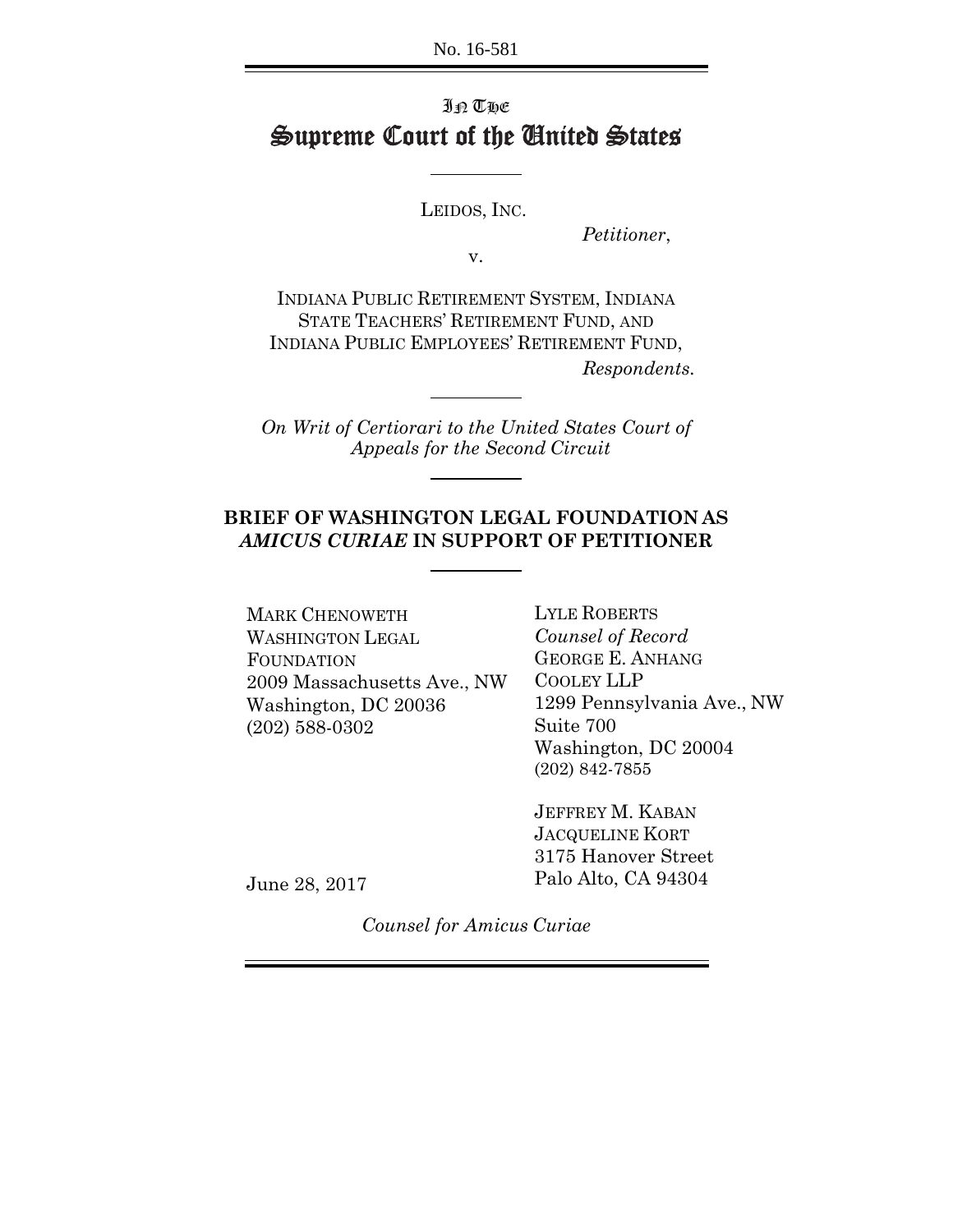#### **QUESTION PRESENTED**

Under § 10(b) of the Securities Exchange Act of 1934 and its accompanying Rule 10b–5, an omission may be actionable only if the omitted information is necessary to make an affirmative statement "not misleading."

Thus, "companies can control what they have to disclose under these provisions by controlling what they say to the market." *Matrixx Initiatives, Inc. v. Siracusano*, 563 U.S. 27, 45 (2011). In the decision below, however, the Second Circuit held that private plaintiffs can sue a company for omitting from a public filing information allegedly required by Item 303 of Regulation S-K – one of thousands of disclosure requirements in regulations promulgated by the Securities and Exchange Commission – even if the alleged omission did not make any affirmative statement in the filing misleading.

The question presented is:

Whether Item 303 of SEC Regulation S-K creates a duty to disclose that is privately enforceable under § 10(b) of the Securities Exchange Act and SEC Rule 10b–5.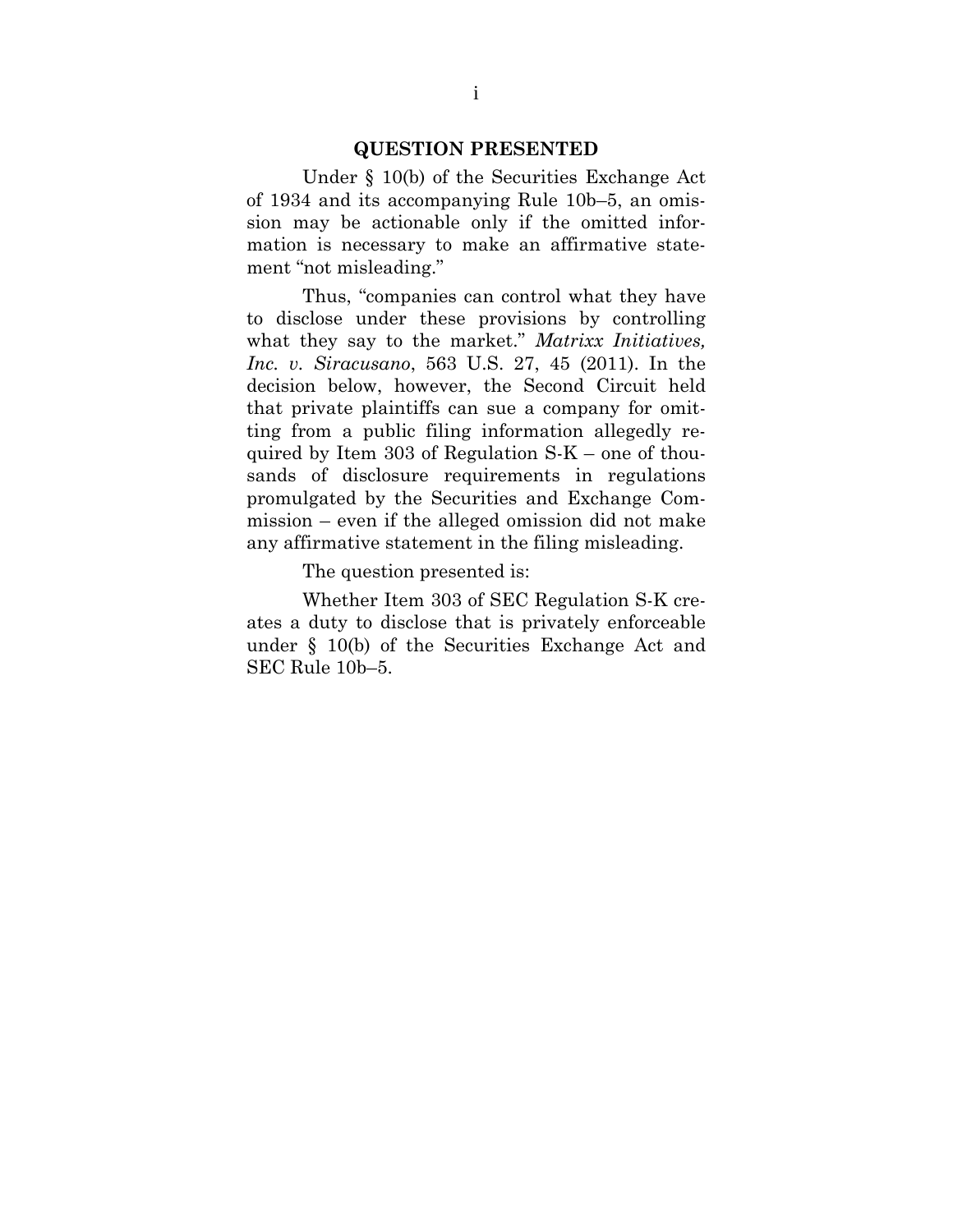### **TABLE OF CONTENTS**

|--|

| Ι. |    | THE SECOND CIRCUIT'S HOLDING<br>MISAPPLIES SEC RULE 10b-5(b) AND<br>THE COMMON-LAW PRINCIPLES OF HALF-<br>TRUTH FRAUD THAT ARE REFLECTED IN |  |
|----|----|---------------------------------------------------------------------------------------------------------------------------------------------|--|
|    | A. | The Second Circuit's Holding<br>Cannot Be Reconciled With Half-                                                                             |  |
|    | B. | The Second Circuit's Holding Is<br>Grounded In A "Pure Omission,"<br>Rather Than A Half-Truth 13                                            |  |
| H. |    | THE SECOND CIRCUIT'S HOLDING IS AN<br><b>UNWARRANTED EXPANSION OF THIS</b><br>COURT'S SECTION 10(b) JURISPRUDENCE  15                       |  |
|    | A. | The Second Circuit's Holding<br>Does Not Comport With The<br>Common Law Of Fraud By                                                         |  |
|    | B. | The Second Circuit's Holding<br>Conflicts With The Supreme<br>Court's Section 10(b) And Rule<br>10b-5 Jurisprudence Regarding               |  |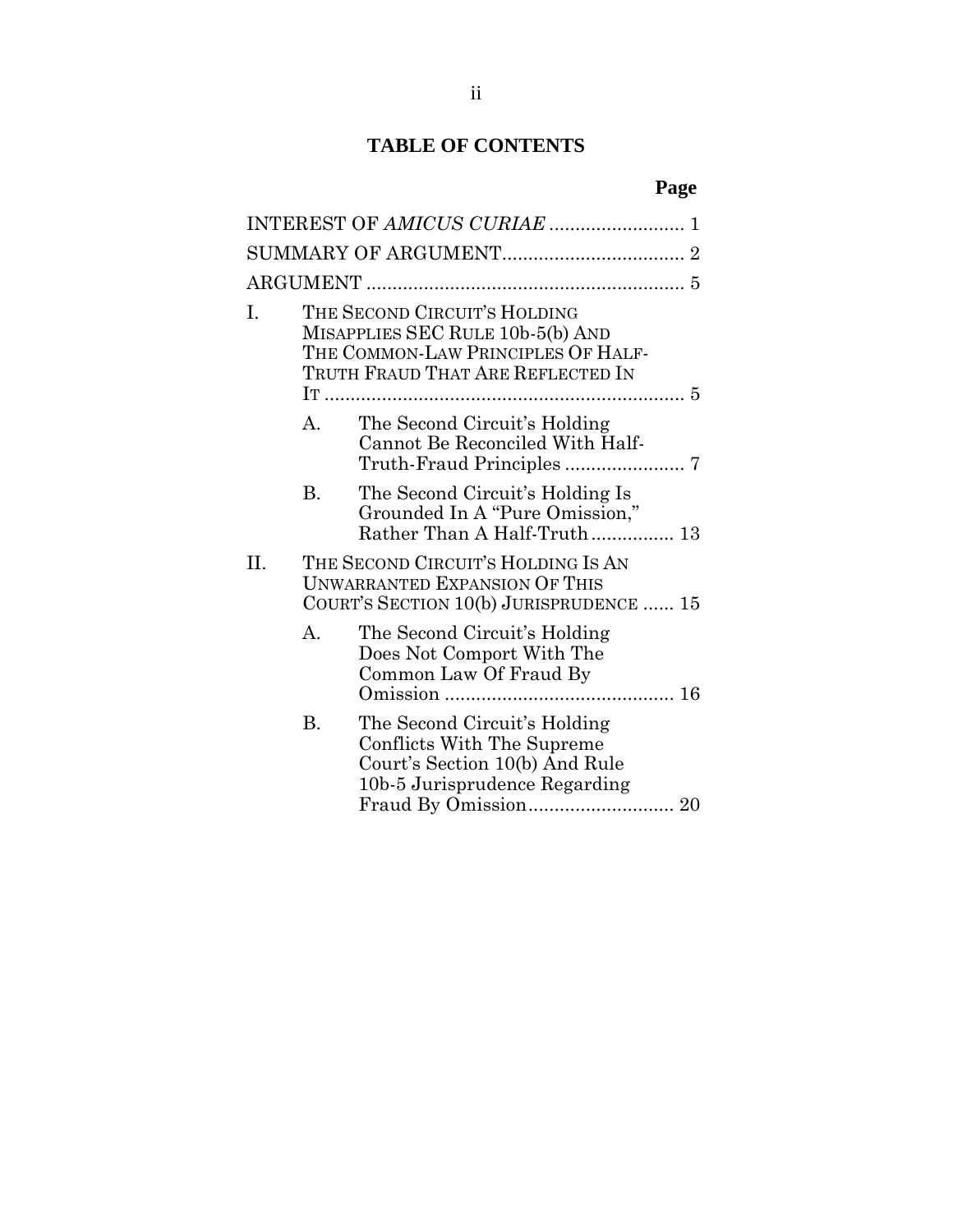## **TABLE OF CONTENTS**

### (continued)

**Page**

| . |    | IF THIS COURT WERE TO ADOPT THE<br><b>SECOND CIRCUIT'S FRAUD THEORY, IT</b><br>WOULD UNDERMINE THE PURPOSE AND<br>BENEFITS OF ITEM 303 AND TRIGGER A<br><b>WAVE OF UNWARRANTED FEDERAL</b> |    |
|---|----|--------------------------------------------------------------------------------------------------------------------------------------------------------------------------------------------|----|
|   |    | SECURITIES FRAUD ACTIONS  26                                                                                                                                                               |    |
|   | А. | Adopting The Second Circuit's<br>Holding Would Undermine The<br>Purpose And Benefits Of The<br>MD&A Portion Of A Company's                                                                 |    |
|   | В. | Adopting The Second Circuit's<br>Holding Would Trigger An Un-<br>warranted Spike In Shareholder                                                                                            | 30 |
|   |    |                                                                                                                                                                                            |    |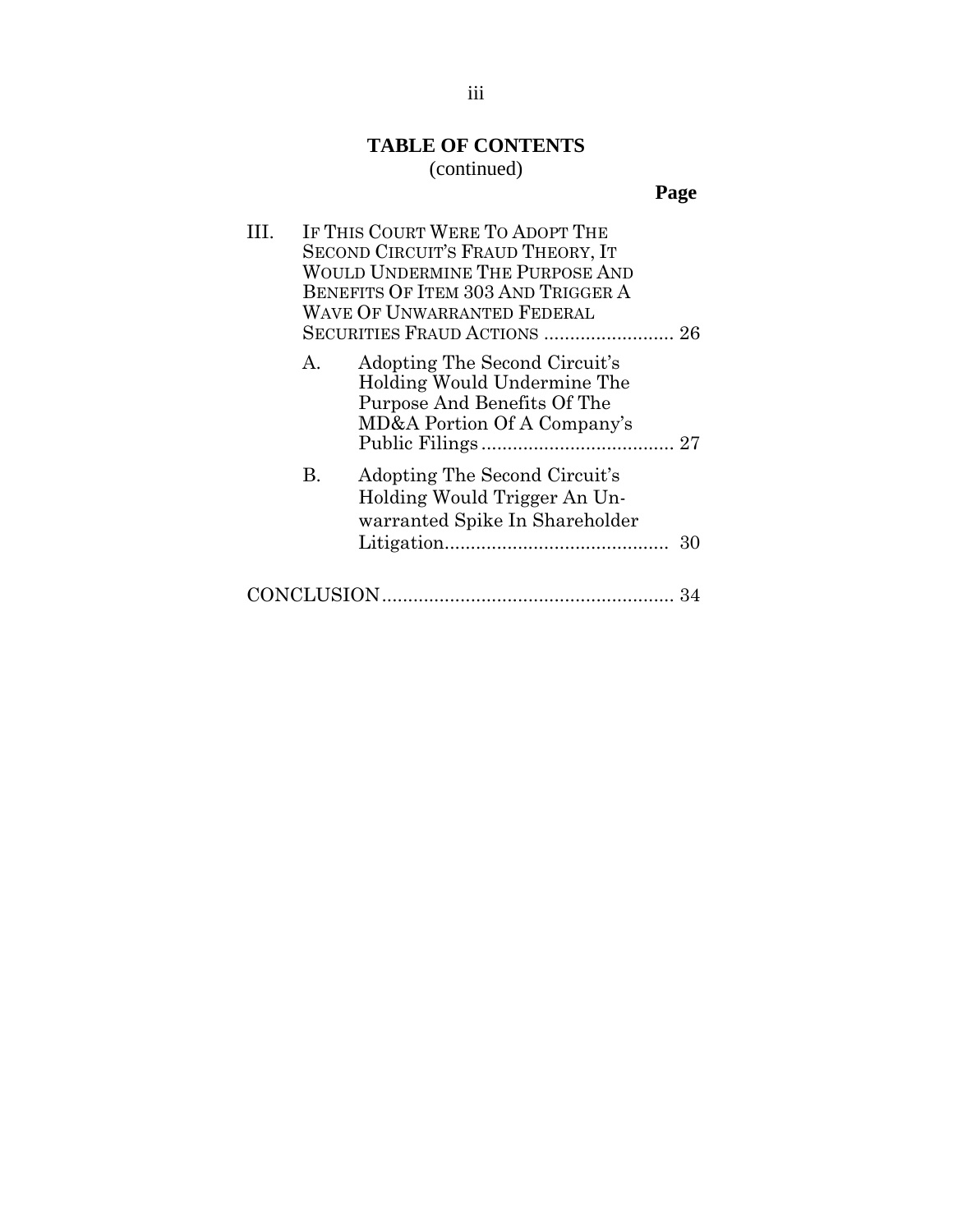### **TABLE OF AUTHORITIES**

### **CASES**

| A.W. Fin. Servs., S.A. v. Empire Res.,<br>Inc.,                                                            |
|------------------------------------------------------------------------------------------------------------|
|                                                                                                            |
| Affiliated Ute Citizens of Utah v. United<br>States,                                                       |
|                                                                                                            |
| Alessi v. Beracha,                                                                                         |
| Anderson v. Abbott Labs.,<br>140 F. Supp. 2d 894 (N.D. Ill.), aff'd<br>sub nom. Gallagher v. Abbott Labs., |
|                                                                                                            |
| Backman v. Polaroid Corp.,                                                                                 |
| Basic, Inc. v. Levinson,                                                                                   |
| Blue Chip Stamps v. Manor Drug<br>Stores,                                                                  |
|                                                                                                            |
| California Pub. Emp.' Ret. Sys. v. ANZ<br>Secs., $Inc.,$                                                   |
| S. Ct. $\qquad \qquad (2017) \dots$                                                                        |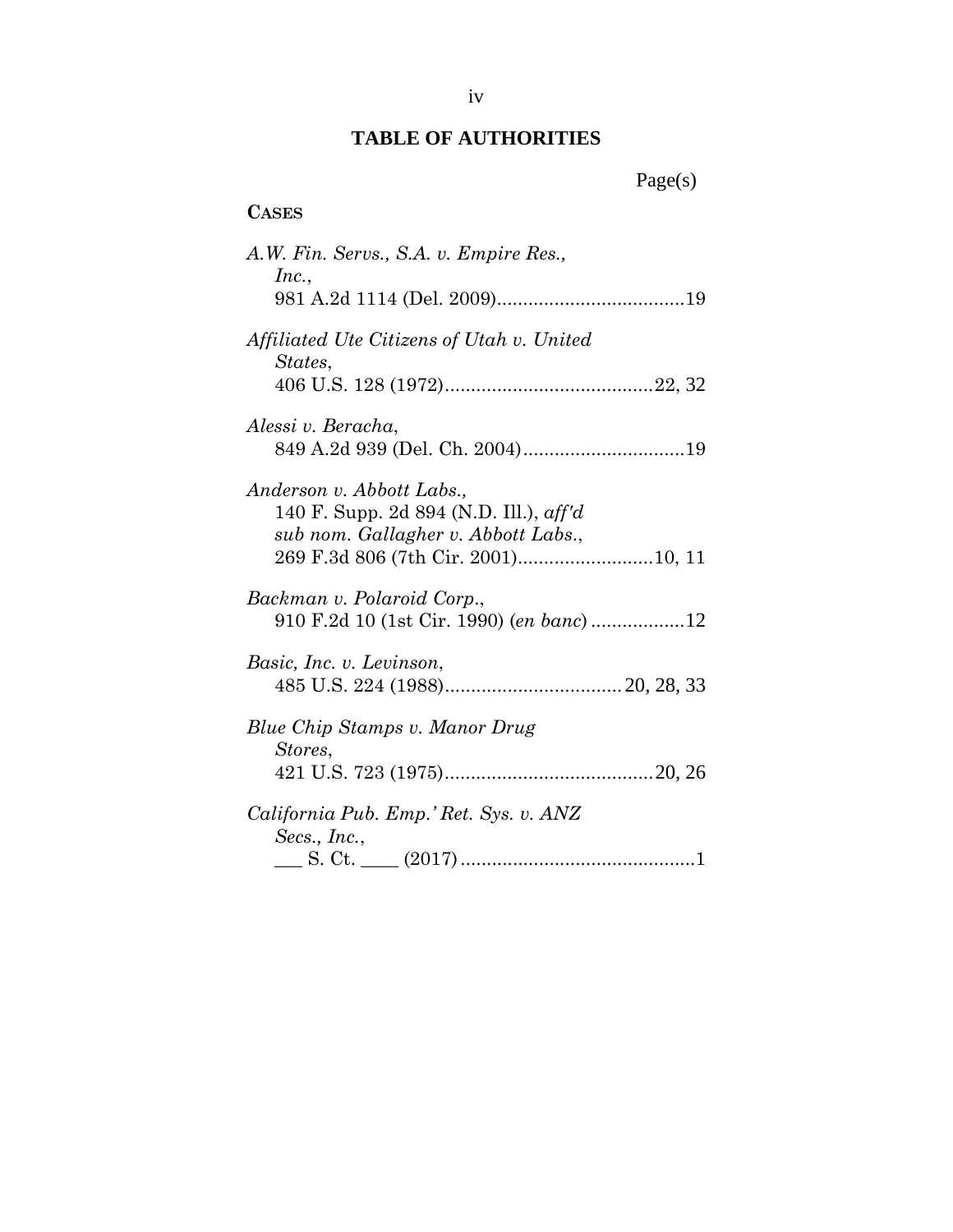| Central Bank v. First Interstate Bank of<br>Denver, N.A.,                                          |
|----------------------------------------------------------------------------------------------------|
|                                                                                                    |
| Chiarella v. United States,<br>445 U.S. 222 (1980) 20, 21, 22, 23, 24                              |
| Dirks v. SEC,                                                                                      |
| Dura Pharms. Inc. v. Broudo,                                                                       |
| Ernst & Ernst v. Hochfelder,                                                                       |
| In re Facebook, Inc., IPO Sec. & Deriva-<br>tive Litig.,<br>986 F. Supp. 2d 487 (S.D.N.Y. 2013) 31 |
| FindWhat Investor Grp. v.<br>FindWhat.com,                                                         |
| 658 F.3d 1282 (11th Cir. 2011)10                                                                   |
| Gallagher v. Abbott Labs.,<br>269 F.3d 806 (7th Cir. 2001)11, 12                                   |
| Ganino v. Citizens Utils. Co.,                                                                     |
| Glazer v. Formica Corp.,                                                                           |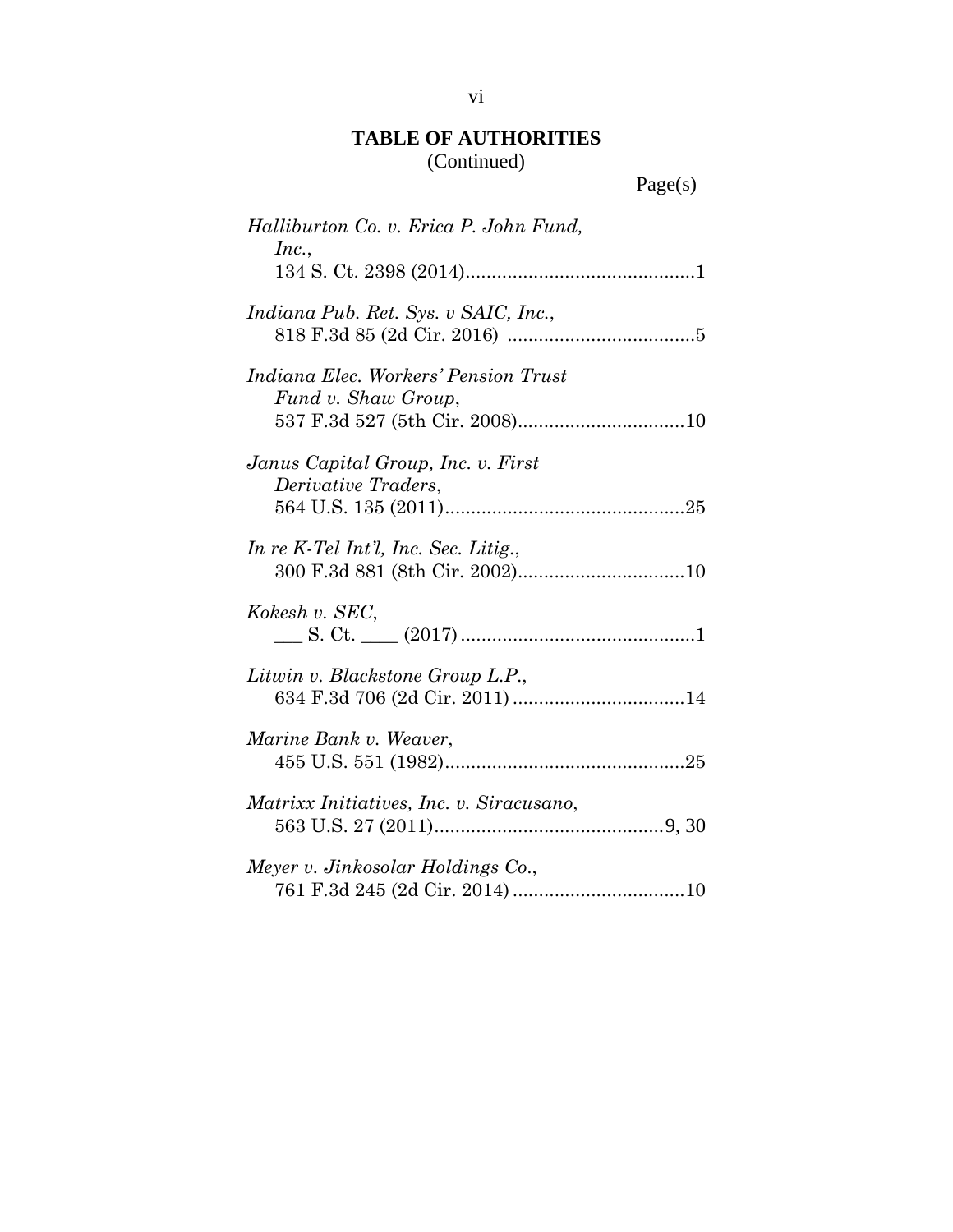| In re NVIDIA Corp. Sec. Litig.,                                    |
|--------------------------------------------------------------------|
| Oran v. Stafford,<br>226 F.3d 275 (3d Cir. 2000)  12, 31           |
| In re Pharm., Inc. Sec. Litig.,<br>No. CIV A 04-12581-GAO, 2007 WL |
| In re Rigel Pharms., Inc. Sec. Litig.,                             |
| Roeder v. Alpha Indus., Inc.,                                      |
| In re Sanofi Sec. Litig.,<br>87 F. Supp. 3d 510 (S.D.N.Y. 2015) 29 |
| Santa Fe Indus., Inc. v. Green,                                    |
| SEC v. Gabelli,<br>653 F.3d 49 (2d Cir. 2011), rev'd on            |
| SEC v. Zandford,                                                   |
| Stoneridge Inv. Partners, LLC v. Scien-<br>tific-Atlanta, Inc.,    |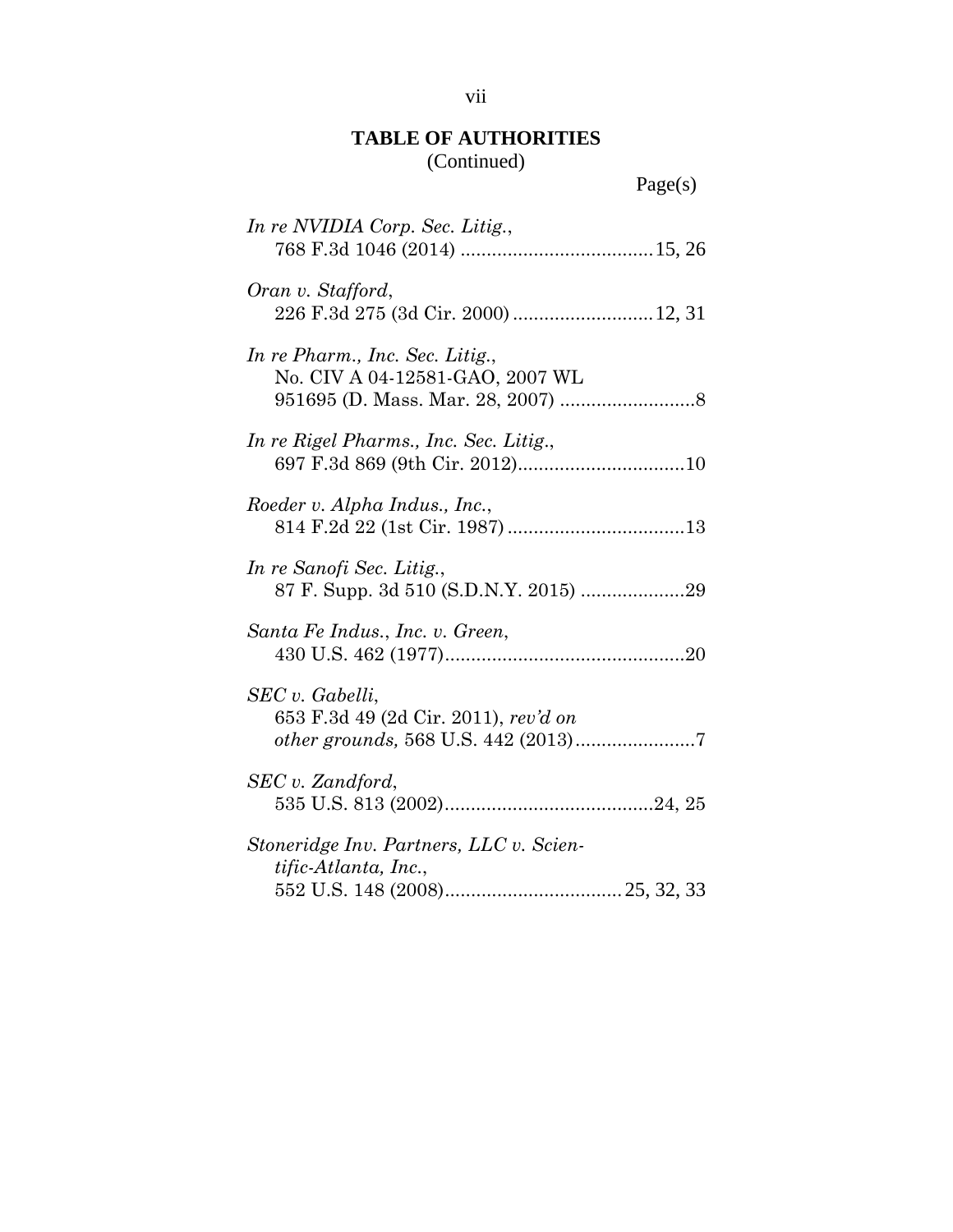| Stratte-McClure v Morgan Stanley,   |
|-------------------------------------|
| In re Time Warner Inc. Sec. Litig., |
| TSC Indus., Inc. v. Northway, Inc., |
| U.S. v. Laurienti,                  |
| U.S. v. $O'Hagan$ ,                 |
| In re Vivendi, S.A. Sec. Litig.,    |
| In re Wayport, Inc. Litig.,         |
| Winer Family Trust v. Queen,        |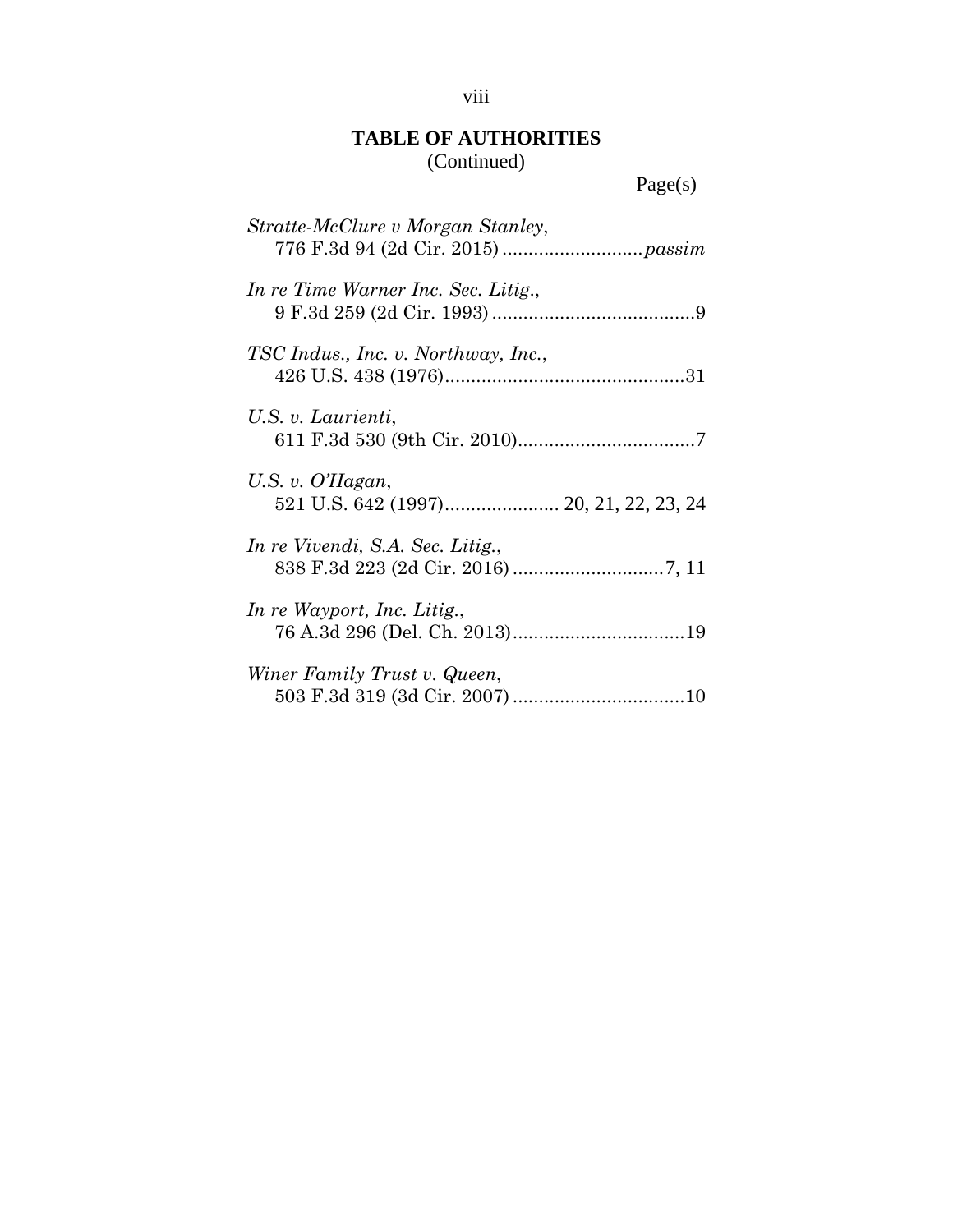Page(s)

### **Statutes and Regulations**

| Private Securities Litigation Reform |
|--------------------------------------|
| Act of 1995, Publ. L. 104-67, 109    |
| Stat. 737 (codified at 15 U.S.C. §§  |
| $77z-1$ and $78u-4$ )                |
|                                      |
|                                      |
|                                      |
| Securities Exchange Act of 1934      |
|                                      |

# 17 C.F.R. § 240.10b-5 ................................... *passim*

### **Other Authorities**

| Commission Statement About Man-       |
|---------------------------------------|
| agement's Discussion and Analysis     |
| of Financial Condition and Results    |
| of Operations, Release No. 33-8056    |
|                                       |
| Commission Guidance Regarding         |
| Management's Discussion and           |
| Analysis of Financial Condition and   |
| Results of Operations, Release Nos.   |
|                                       |
| Frank Coulom, Jr., Rule 10b-5 and the |
| Duty to Disclose Market Information:  |
| It Takes a Thief, 55 St. John's L.    |
| 20, 21                                |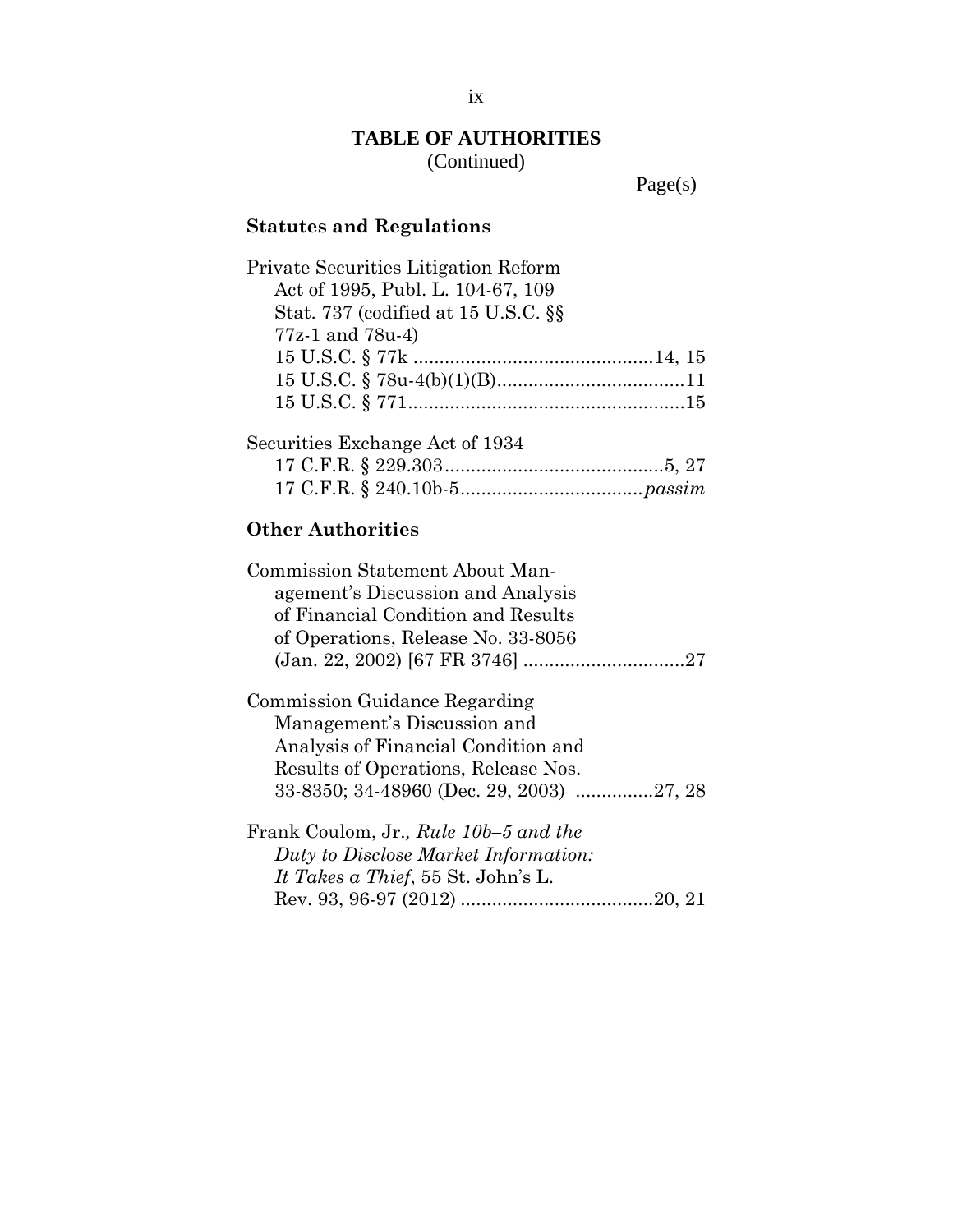| James & Gray, Misrepresentation –                                                                                                                         |
|-----------------------------------------------------------------------------------------------------------------------------------------------------------|
| Management's Discussion and Analysis<br>of Financial Condition and Results<br>of Operations, Securities Act Release<br>No. 6835, Exchange Act No. 26,831, |
| Restatement (Second) of Torts                                                                                                                             |
| SEC Cease and Desist Order, In the<br>Matter of Bank of America Corp.,<br>Release No. 72888 (Aug. 21, 2014)32                                             |
| SEC Cease and Desist Order, In the<br>Matter of Southpeak Interactive<br>Corp. and Patrice K. Strachan,<br>Release No. 54320 (Apr. 21, 2011) 32           |
| Securities Class Action Filings – 2016<br>Year in Review, Cornerstone<br>29                                                                               |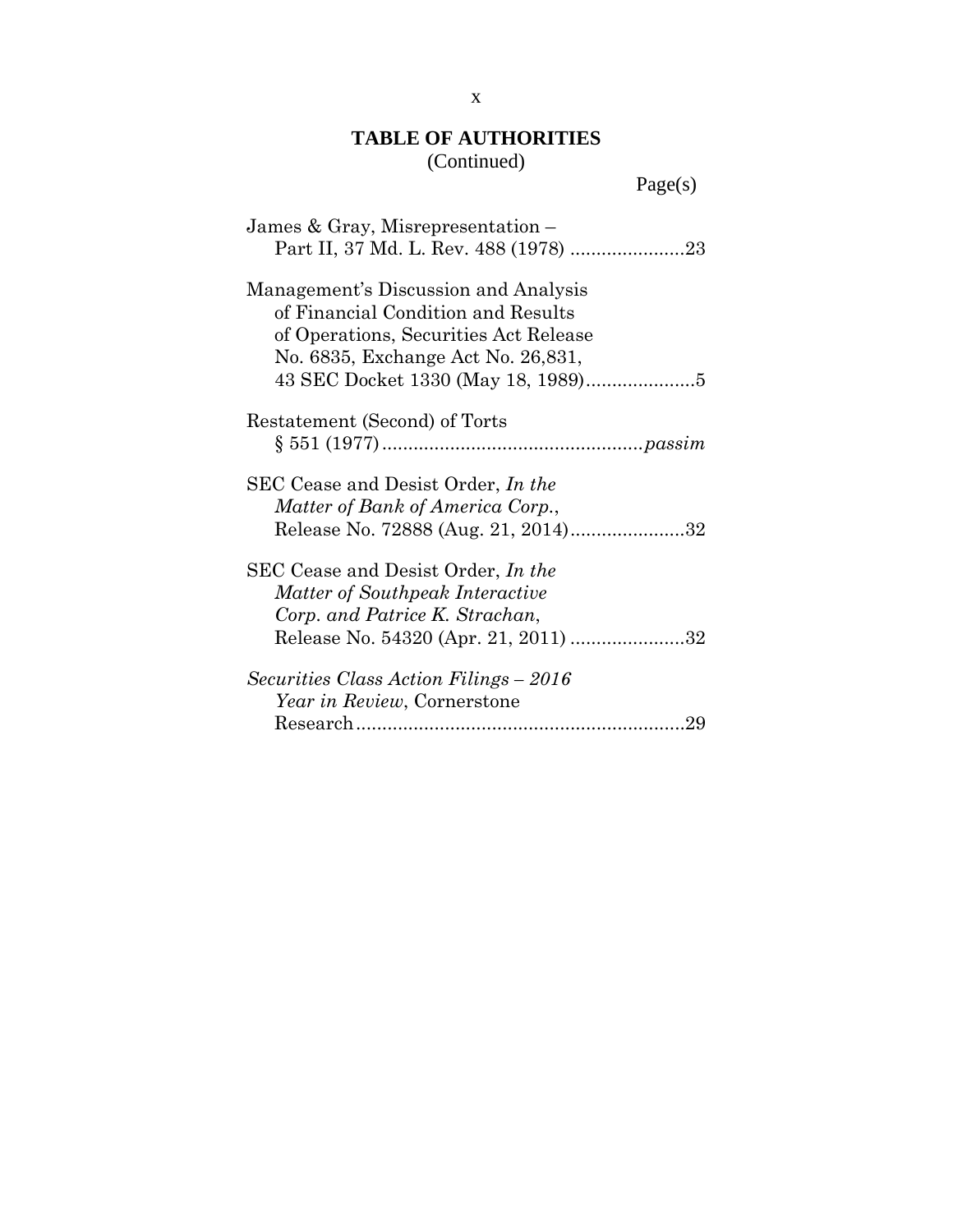#### **INTEREST OF** *AMICUS CURIAE*<sup>1</sup>

Washington Legal Foundation (WLF) is a non-profit, public-interest law firm and policy center with supporters in all 50 States. Founded nearly 40 years ago, WLF devotes a substantial portion of its resources to advocating for freemarket principles, individual and business civil liberties, limited government, and the rule of law.

To that end, WLF has regularly appeared before this and other federal courts in cases raising issues related to the proper scope of the federal securities laws. *See, e.g.*, Brief of Washington Legal Foundation as *Amicus Curiae* in Support of Respondents, *California Public Employees' Retirement System v. ANZ Securities, Inc.*, \_\_\_ S. Ct. \_\_\_ (2017) (No. 16-373); Brief of Washington Legal Foundation as *Amicus Curiae* in Support of Petitioner, *Kokesh v. Securities and Exchange Commission*, \_\_\_ S. Ct. \_\_\_\_ (2017) (No. 16-529); Brief of Washington Legal Foundation as *Amicus Curiae* in Support of Petitioners, *Halliburton Co. v. Erica P. John Fund, Inc.*, 134 S. Ct. 2398 (2014) (No. 13-

<sup>1</sup> Pursuant to Rule 37.6 of the Rules of this Court, the undersigned hereby state that no counsel for Petitioner or Respondents authored any part of this brief, and no person other than *amicus curiae* or its counsel made any monetary contribution to the preparation or submission of this brief. Pursuant to Rule 37.3(a) of the Rules of this Court, letters of consent from all parties to the filing of this brief are on file or have been submitted to the Clerk of the Court.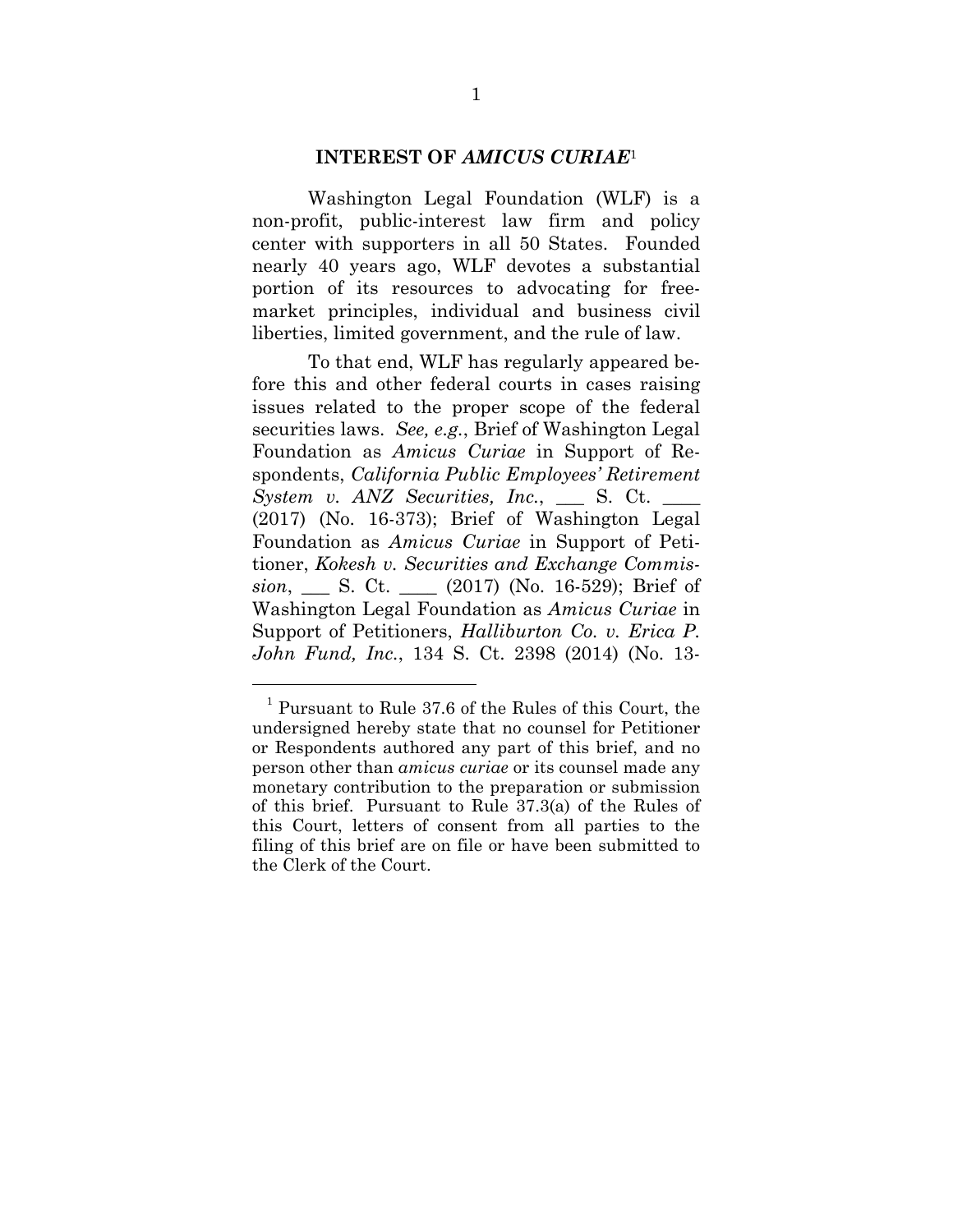317). Likewise, WLF's Legal Studies Division has frequently published articles relating to the interpretation of the federal securities laws and related topics.

WLF is filing this brief to promote the interests of investors seeking useful information about companies for potential investment purposes and shareholders who suffer when the companies in which they own shares face outsized and unwarranted liability for statements they have made about the company's financial situation. WLF has no direct interest, financial or otherwise, in the outcome of this lawsuit. Because of its lack of direct interest, WLF believes it can assist the Court by providing a perspective distinct from that of any party.

#### **SUMMARY OF ARGUMENT**

Respondents advocate a broad expansion of the duty to disclose premised on the Second Circuit's flawed interpretation of Section 10(b) of the Securities Exchange Act of 1934 ("Section 10(b)") and Securities Exchange Commission ("SEC") Rule 10b-5 promulgated thereunder ("Rule 10b-5"). This expansion is at odds with the plain meaning of Rule 10b-5(b), the common-law fraud principles that guide this Court's interpretation of Section 10(b), and established Section 10(b) jurisprudence. Moreover, Respondents' position poses significant public policy concerns – principally, it would create an unwarranted litigation burden on companies and the courts.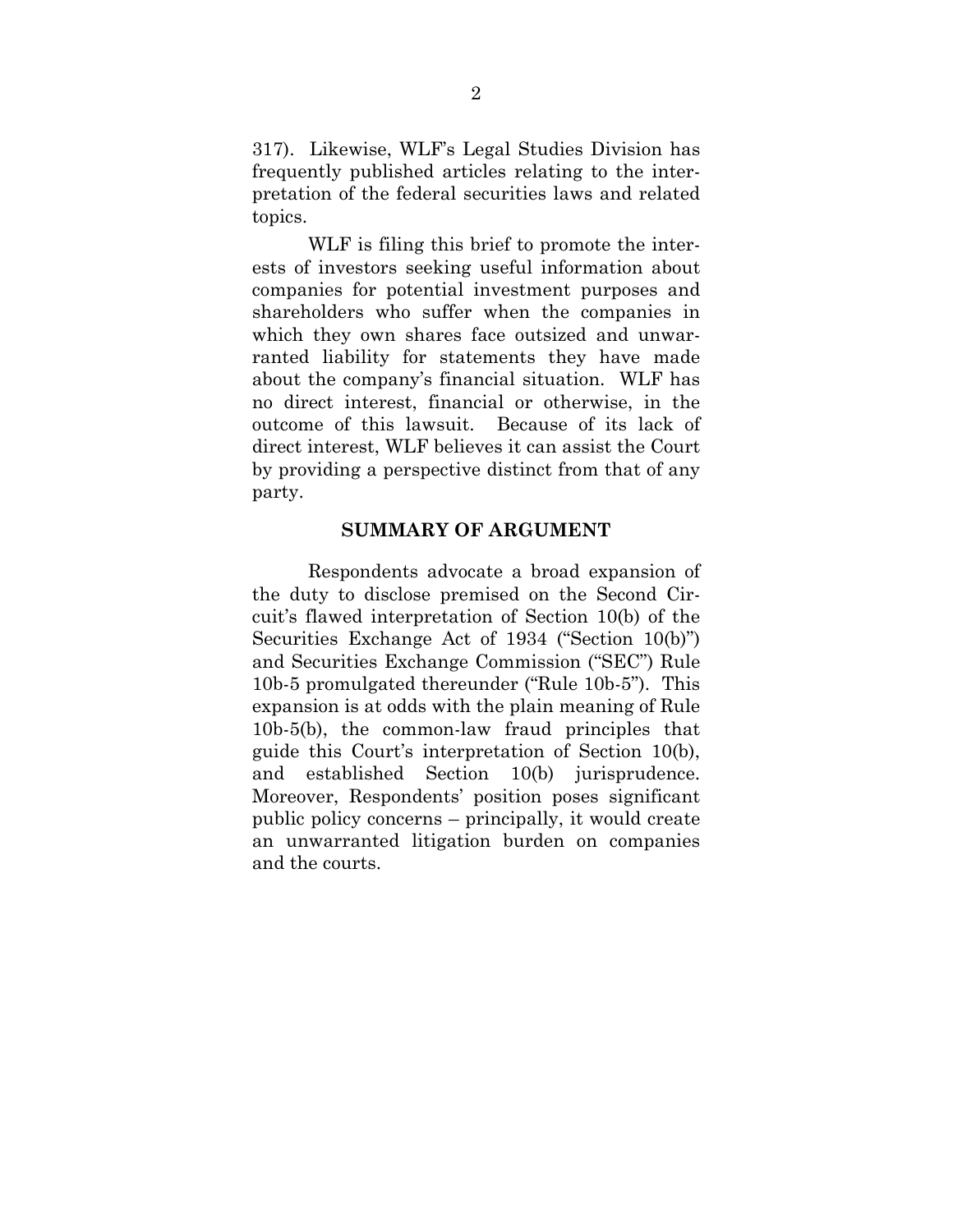First, the Second Circuit misapplies Rule  $10b-5(b)$  – and the common-law principles of "halftruth" fraud that are reflected in  $it - to reach its$ holding in *Stratte-McClure v. Morgan Stanley* that "a failure to make a required Item 303 disclosure" that is material is "an omission that can serve as the basis for" a violation of Section 10(b) and Rule 10b-5. 776 F.3d 94, 100-01 (2d Cir. 2015). Rule 10b-5(b) provides that an omission can be actionable where it makes an affirmative statement misleading. Accordingly, this rule does not, and cannot, support a finding that failure to make disclosures of uncertainties and trends pursuant to SEC Regulation S-K, Item 303 ("Item 303") creates a duty to disclose where there is no specific, identified statement that is alleged to be misleading as a result of the omission. Indeed, notwithstanding the Second Circuit's reference to Rule 10b-5(b), it appears clear that the Second Circuit believes that Respondents should be able to bring their claim based on a pure omission theory.

Second, even if viewed as a pure omission claim, Respondents do not satisfy the requirements of a viable fraud-by-omission claim under traditional common-law fraud principles, or the Court's established jurisprudence regarding actionable omissions under Section 10(b) and SEC Rule 10b-5(a) and (c). Consistent with the applicable common-law principles, which are reflected in the Restatement of Torts (Second) Section 551, the Court has only ever recognized an actionable fraudulent omission where at least two separate conditions are met: the existence of (a) a fiduciary relationship, and (b) a transaction to which the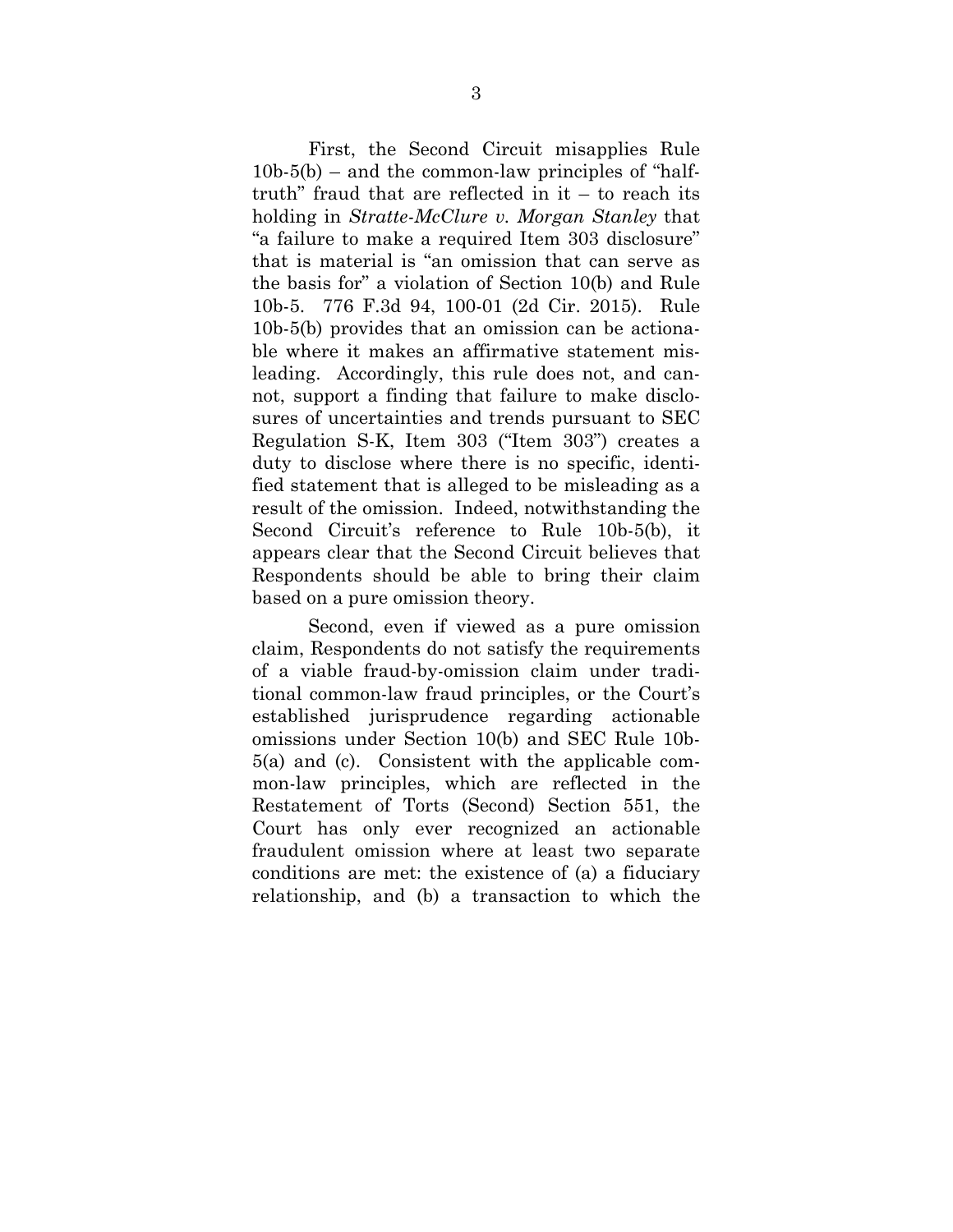defendant was a party and in which he participated for personal gain. Neither condition is satisfied, let alone both, by an issuer's mere omission, in its periodic financial disclosures, of information that is the subject of Item 303.

Finally, there are significant public policy implications to the Court's adopting the Second Circuit's holding. The Supreme Court routinely considers public policy when evaluating the contours of the Section 10(b) and Rule 10b-5 private right of action. Here, there can be no doubt that the Second Circuit's holding benefits no one but the plaintiffs' bar. The Second Circuit's holding will lead to a deluge of unnecessary corporate disclosures, which the SEC has discouraged and recognized are unhelpful for shareholders. It also will lead to increased and protracted securities-fraud litigation which will harm companies and deplete already strained judicial resources.

In sum, the Second Circuit's flawed reasoning leads to the wrong result. Under established Supreme Court precedent, failing to comply with Item 303 may not be an independent basis for Section 10(b) or Rule 10b-5 liability. Ruling otherwise would greatly expand the implied private right of action beyond anything contemplated by Congress or the courts. Such a holding would have an adverse impact on shareholders, companies, and the courts.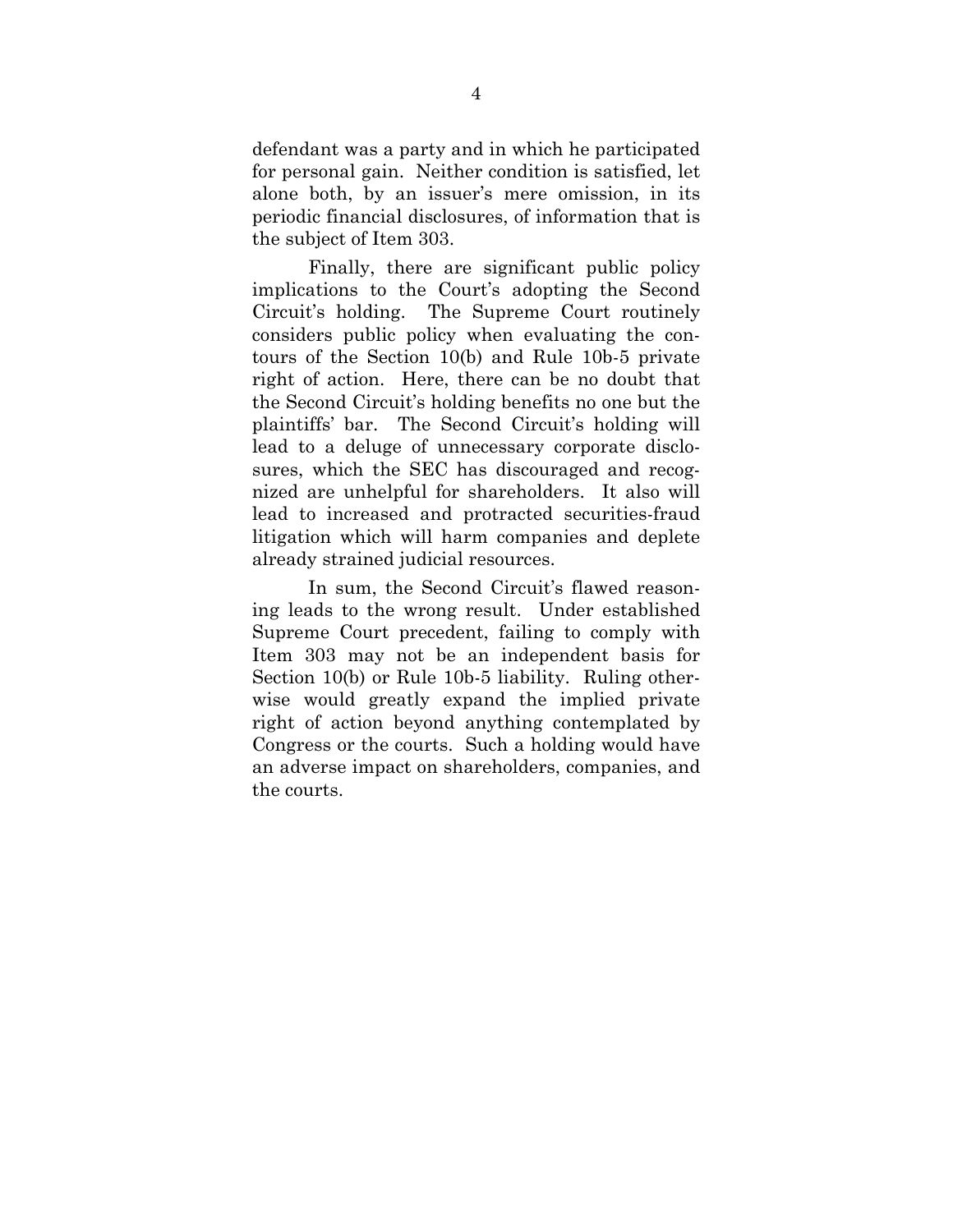#### **ARGUMENT**

#### **I. THE SECOND CIRCUIT'S HOLDING MISAPPLIES SEC RULE 10b-5(b) AND THE COMMON-LAW PRINCIPLES OF HALF-TRUTH FRAUD THAT ARE REFLECTED IN IT**

The Second Circuit held that omitting statements that an issuer is purportedly required to disclose under Item 303 can give rise to liability under Section 10(b) and Rule 10b-5(b), so long as the other elements of a federal securities fraud claim have been established. *Indiana Pub. Ret. Sys. v. SAIC, Inc.*, 818 F.3d 85 (2d Cir. 2016). In relevant part, Item 303 requires corporate management to "[d]escribe [in 10-K and 10-Q forms] any known trends or uncertainties that have had or that the registrant reasonably expects will have a material favorable or unfavorable impact on net sales or revenues or income from continuing operations." 17 C.F.R. § 229.303(a)(3)(ii).<sup>2</sup>

In so holding, the Second Circuit applied its ruling in *Stratte-McClure v. Morgan Stanley* that "a failure to make a required Item 303 disclosure" is "an omission that can serve as the basis for" a

<sup>2</sup> *See also* Management's Discussion and Analysis of Financial Condition and Results of Operations, Securities Act Release No. 6835, Exchange Act Release No. 26,831, 43 SEC Docket 1330 (May 18, 1989) ("disclosure [under Item 303] is necessary 'where a trend, demand, commitment, event or uncertainty is both presently known to management and reasonably likely to have material effects on the registrant's financial conditions or results of operation'").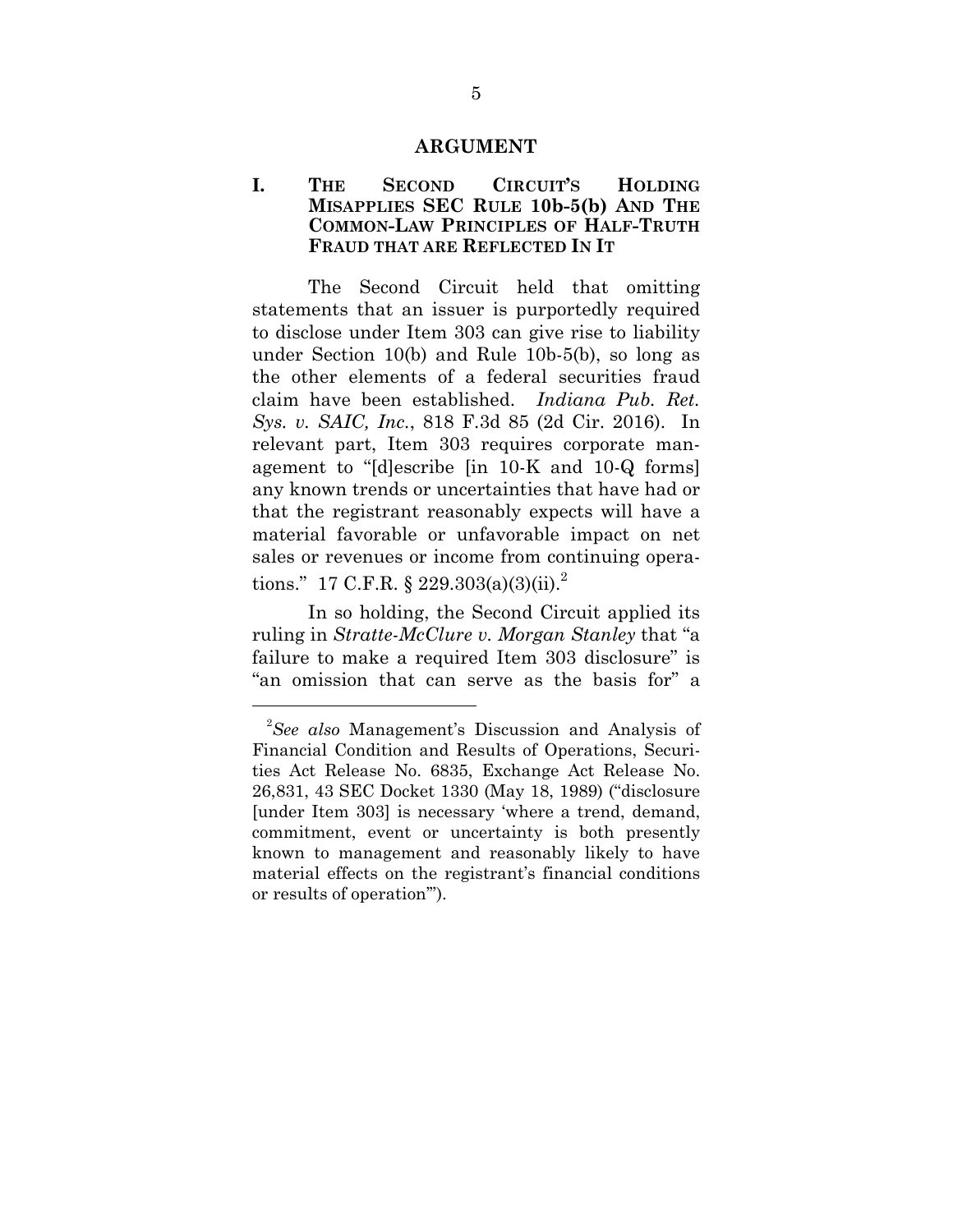violation of Section 10(b) and Rule 10b-5. 776 F.3d 94, 100-01 (2d Cir. 2015). In explaining that ruling, the Second Circuit in *Stratte-McClure* indicated that it views an issuer's failure to disclose Item 303 information to be an actionable half-truth fraud under Rule 10b-5(b). *Id*. at 101. Indeed, the Second Circuit directly quoted the language of Rule 10b-5(b), stating that, "failing to comply with Item 303 by omitting known trends or uncertainties" is actionable inasmuch as "Rule 10b-5 requires disclosure of 'material fact[s] necessary in order to make ... statements made ... not misleading.'" *Id*. (quoting 17 C.F.R. § 240.10b-5(b)).

The Second Circuit was mistaken, however, in its reference to Rule 10b-5(b). Its rulings in *Stratte-McClure* – and in the instant case – do *not* comport with that subsection of the Rule (or any other part of the Rule), or the half-truth-fraud principles on which the relevant language in subsection (b) is based.

Rule 10b-5(b) contains two prongs. The first prong prohibits affirmative misstatements.<sup>3</sup> The second prong provides: "[i]t shall be unlawful ... to omit to state a material fact necessary in order to make the statements made ... not misleading ... in connection with the purchase or sale of any securi-

 $317$  C.F.R. § 240.10b-5(b) ("it shall be unlawful ... to make any untrue statement of a material fact ..."). This first prong covers statements that are outright falsehoods, in contrast with half-truths, which are statements that are literally "true" but nonetheless misleading.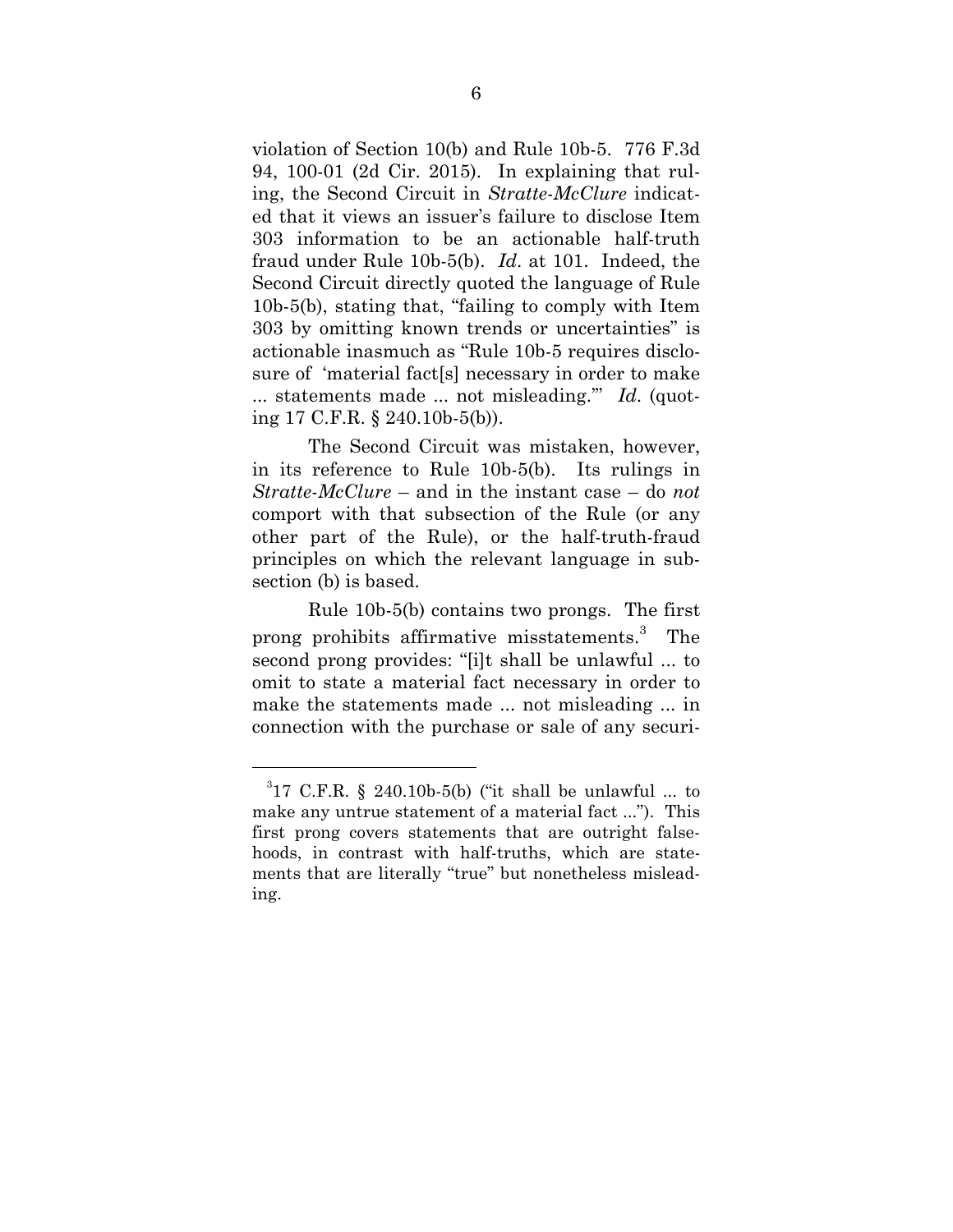ty." 17 C.F.R. § 240.10b-5(b). This second prong reflects the common-law principles of a "half-truth" fraud. *U.S. v. Laurienti*, 611 F.3d 530, 539 (9th Cir. 2010) ("Subsection (b) of Rule 10b-5 prohibits the telling of material lies and prohibits the telling of material *half-truths*") (emphasis added).<sup>4</sup> Under the plain meaning of the second prong of Rule 10b-5(b) – and likewise under the common law – fraud is found only when a plaintiff identifies an affirmative false statement that amounts to an actionable half-truth.

#### **A. The Second Circuit's Holding Cannot Be Reconciled With Half-Truth-Fraud Principles**

A half-truth, as set forth in Rule 10b-5(b), is an affirmative statement that is literally true, but omits information that is necessary to prevent the statement from being misleading. *See, e.g., In re Vivendi, S.A. Sec. Litig.*, 838 F.3d 223, 239-40 (2d Cir. 2016) ("'half-truths [are] statements that are misleading ... by virtue of what they omit to disclose"). In other words, a half-truth contains a partial disclosure of facts that is misleading in the absence of certain additional facts. A person who makes an affirmative statement is said to be under a "duty to disclose" the missing information. *See Laurienti*, 611 F.3d at 541. The duty arises solely

<sup>4</sup> *See also, e.g., SEC v. Gabelli*, 653 F.3d 49, 57 (2d Cir. 2011), *rev'd on other grounds,* 568 U.S. 442 (2013) ("socalled half truths ... will support claims for securities fraud" under Rule 10b-5).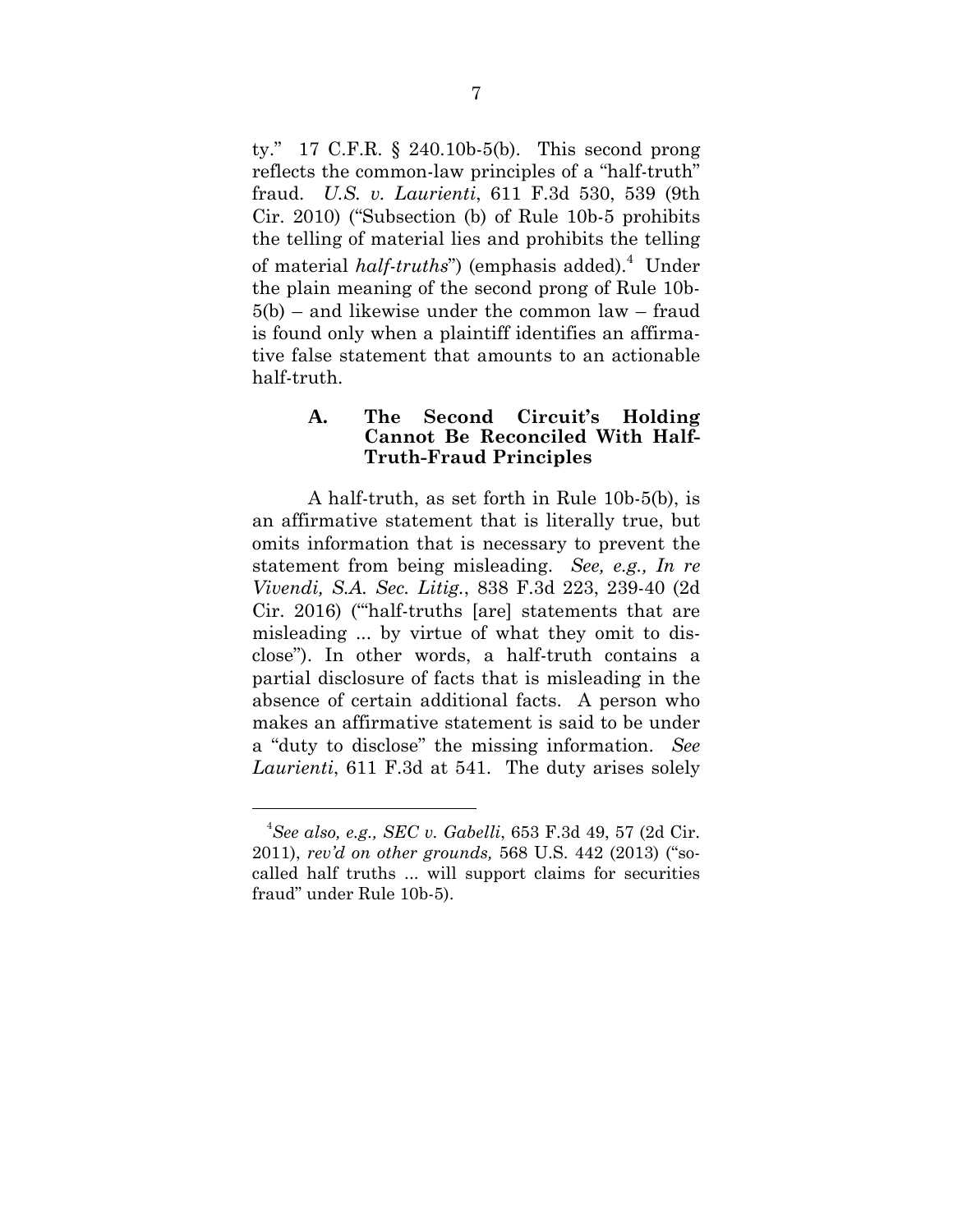from the telling of a potentially misleading statement, independent of any other duties that the declarant may have. *Id.* Finally, half-truth liability is imposed only when a declarant speaks on a *particular* topic and omits information regarding the *same* topic necessary to render the initial statement not misleading. *See, e.g.*, *In re Pharm., Inc. Sec. Litig.*, No. CIV A 04-12581-GAO, 2007 WL 951695, at \*4 (D. Mass. Mar. 28, 2007).

Given the nature of half-truth fraud, the only fraud theory regarding "trends" and "uncertainties" that could conceivably comport with Rule 10b-5(b) is a theory asserting that affirmative statements made in an issuer's periodic filings were misleading due to the failure to disclose certain trends and uncertainties.

It bears emphasis that under such a Rule 10b-5(b) theory, it would not matter whether the trends and uncertainties at issue were otherwise the subject of some statutory or regulatory requirement (*e.g*., Item 303). Simply put, affirmative statements in an issuer's financial statements either are misleading half-truths in the absence of other information, or they are not. If the statements *are* misleading half-truths, they are potentially actionable under Rule 10b-5(b) even if some other regulation or statute does *not* require the disclosure of additional information. By the same token, if statements are *not* misleading half-truths, they are *not* actionable under Rule 10b-5(b) even if some other regulation or statute *does* require the missing information to be disclosed. In short, whether a statement is misleading under Rule 10b-5(b) does not turn on the existence of an independ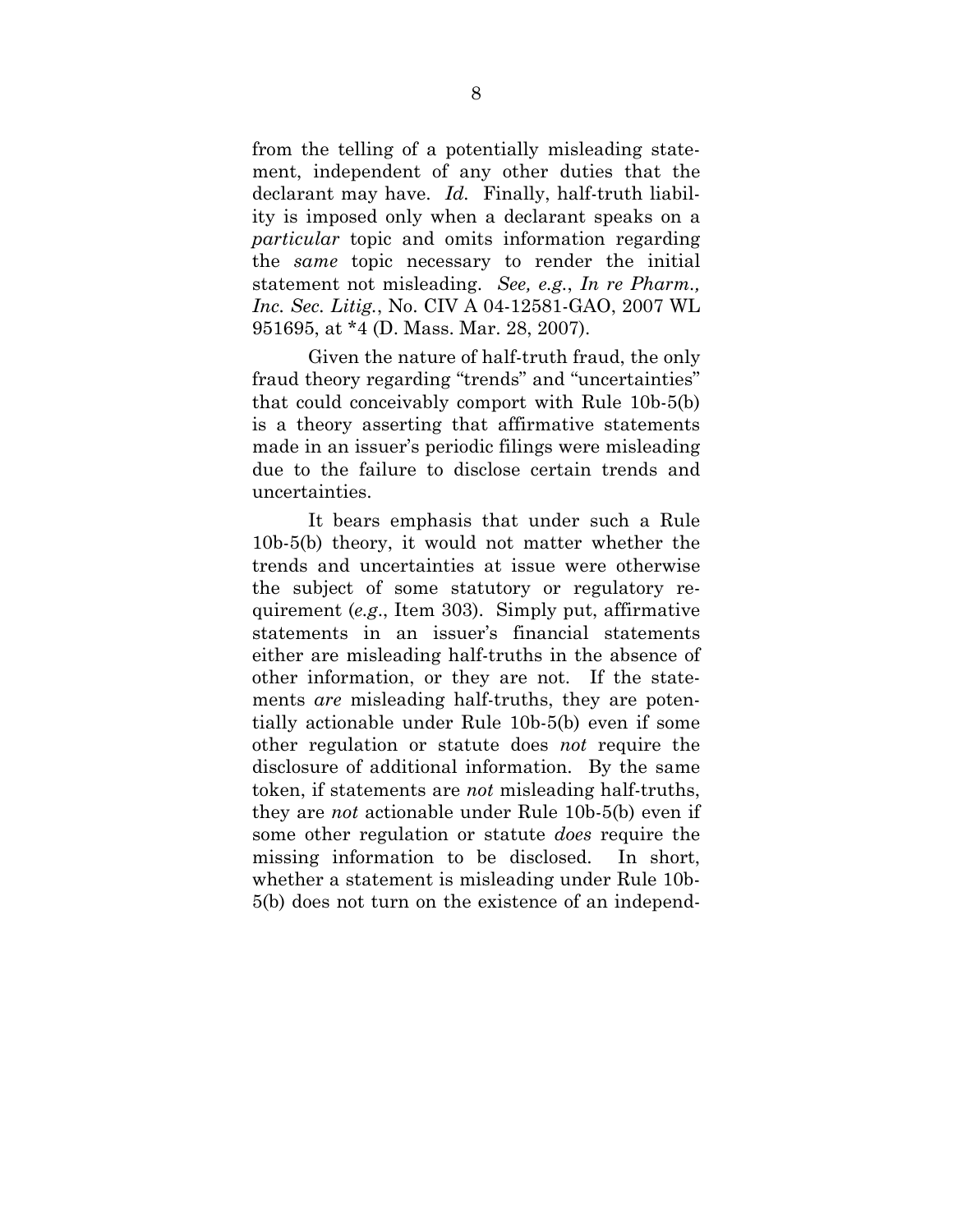ent statutory or regulatory disclosure duty with regard to the information at issue.

Significantly, the foregoing fraud theory is *not* the fraud theory espoused by the Second Circuit – *i.e*., the Second Circuit does *not* posit that what makes an issuer's periodic disclosures misleading is the mere absence of material information about known trends and uncertainties. Nor *could* the Second Circuit have properly adopted such a theory, because it proves too much. After all, anytime an issuer presents some, but not all, known financial information, it can be argued that shareholders are thereby getting a picture of the company's financial condition that is "incomplete." But if an issuer's financial statements in their entirety were considered misleadingly incomplete whenever they omit material financial information – be it material information on "trends" and "uncertainties" or any other financial information – issuers effectively would be under a duty to disclose *all* material financial information anytime they present *any* material financial information.

This Court has never recognized such a sweeping duty. To the contrary, the Court has made clear no such duty exists. *See Matrixx Initiatives, Inc. v. Siracusano*, 563 U.S. 27, 44 (2011) ("section 10(b) and Rule 10b-5 do not create an affirmative duty to disclose any and all material information"); *see also, e.g., In re Time Warner Inc. Sec. Litig*., 9 F.3d 259, 267 (2d Cir. 1993) (no duty to disclose material financial information "merely because a reasonable investor would very much like to know" that information). Indeed, virtually every circuit that has examined the issue has held that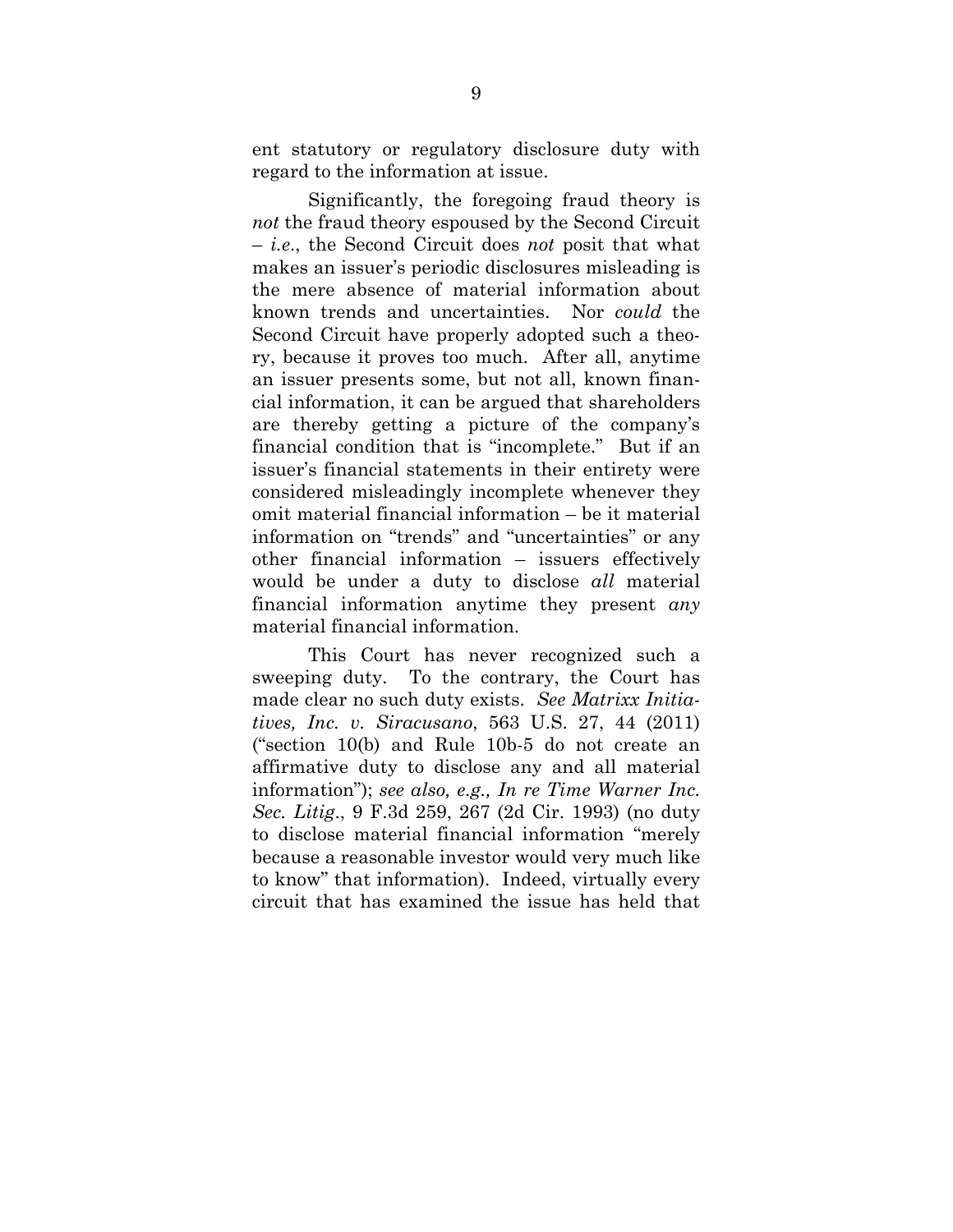incomplete statements are not actionable, rather only misleading statements are actionable. *See, e.g.*, *In re Rigel Pharms., Inc. Sec. Litig*., 697 F.3d 869, 880 n.8 (9th Cir. 2012) ("[S]ection 10(b) and Rule 10b–5 prohibit only misleading and untrue statements, not statements that are incomplete."); *Indiana Elec. Workers' Pension Trust Fund v. Shaw Group*, 537 F.3d 527, 541 (5th Cir. 2008) (An "incomplete disclosure is actionable only if what they said is misleading"); *Winer Family Trust v. Queen*, 503 F.3d 319, 330 (3d Cir. 2007) ("Liability may exist under Rule 10b–5 for misleading or untrue statements, but not for statements that are simply incomplete.").<sup>5</sup>

<sup>5</sup> To be sure, if an issuer makes affirmative statements regarding some specific subject – *e.g*., "trends" and "uncertainties" – then the issuer is under a duty to fully disclose related material facts *on the same subject* in the absence of which the issuer's affirmative statements would be misleading and give rise to liability under Rule 10b-5(b). Indeed, every circuit court to consider the issue has concluded that the half-truth theory of liability requires the actionable omission to be on the same specific topic as the affirmative statement made. *Meyer v. Jinkosolar Holdings Co*., 761 F.3d 245, 250 (2d Cir. 2014); *FindWhat Investor Grp. v. FindWhat.com*, 658 F.3d 1282, 1305 (11th Cir. 2011); *In re K-Tel Int'l, Inc. Sec. Litig*., 300 F.3d 881, 898 (8th Cir. 2002). Even this potential source of liability, however, is subject to strict limitations: "[m]erely mentioning a topic ... does not require the company to disclose every tangentially related fact that might interest investors." *Anderson v. Abbott Labs.*, 140 F. Supp. 2d 894, 903 (N.D. Ill.), *aff'd*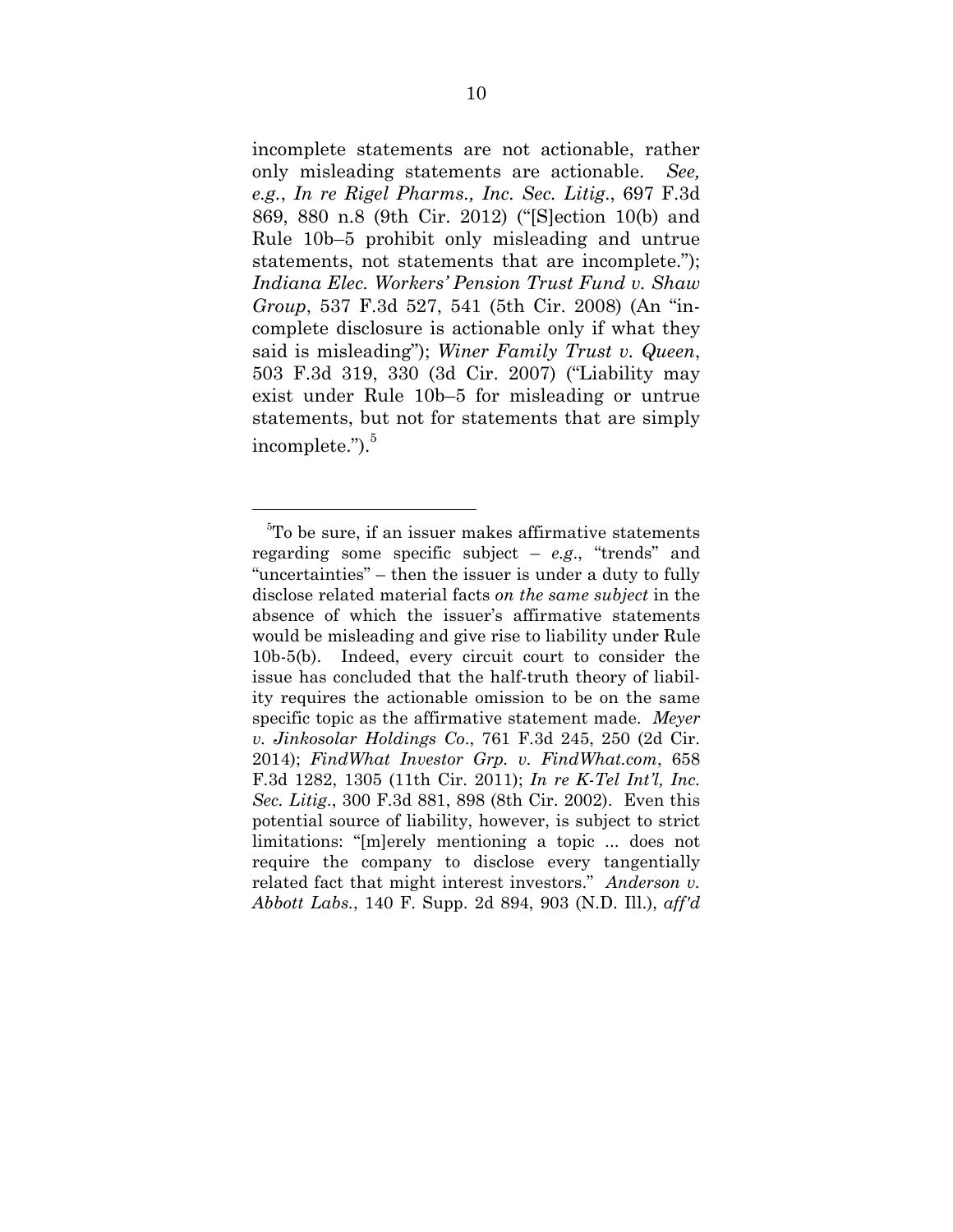The requirement that a plaintiff asserting a half-truth theory must plead the existence of a particular affirmative statement (as opposed, for example, to an entire document) that is allegedly made misleading as a result of the omission also is reflected in the Private Securities Litigation Reform Act of 1995 ("PSLRA"). The PSLRA mandates that a plaintiff identify exactly which specific statements are made misleading by the omissions at issue, and the reason or reasons each particular statement is misleading. 15 U.S.C. § 78u-4(b)(1)(B); *see also, e.g., Anderson*, 140 F. Supp. 2d at 903-04 (plaintiffs' failure to identify specific statements made misleading by defendants' omissions "fatal to th[eir] claims"). $<sup>6</sup>$  In sum, the plain</sup> language of Rule 10b-5(b) and the PSLRA both make clear that a half-truth-fraud claim must be predicated on a specific, identifiable affirmative statement.

In *Stratte-McClure* and the instant case, however, the Second Circuit does not even purport

*sub nom. Gallagher v. Abbott Labs.*, 269 F.3d 806 (7th Cir. 2001).

6 *See also In re Vivendi S.A. Sec. Litig.*, 838 F.3d 223, 241 (2d Cir. 2016) (proposed jury form inadequate because it "fail[ed] to identify a discrete set of statements [and] might thus invite a verdict that would be inconsistent with" Rule 10b-5; plaintiffs therefore required to propose verdict form "that identified specific misstatements ... [and] ask[], with respect to each statement ... whether 'plaintiffs have proven each element of their Section 10(b) claim.'").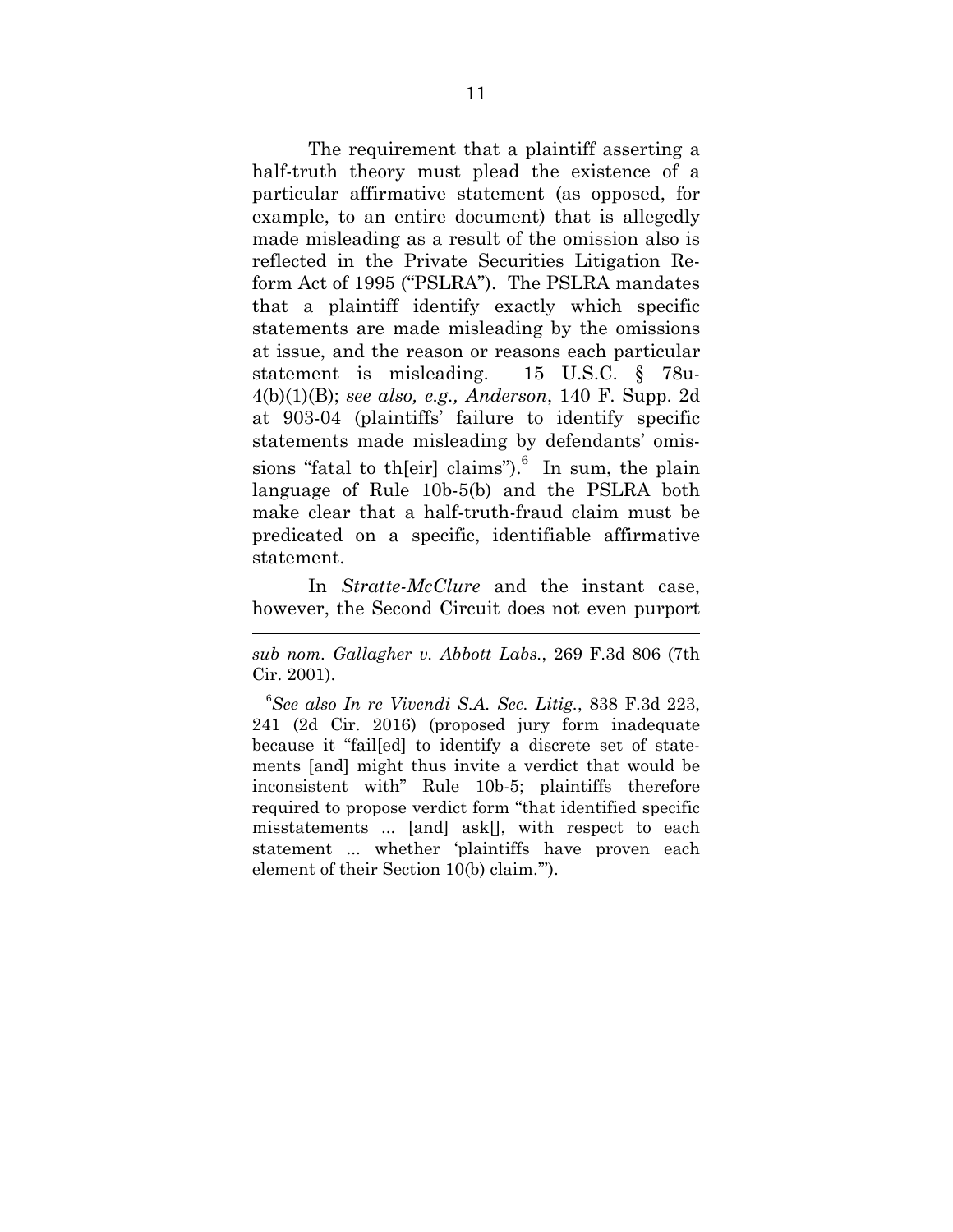to identify any specific affirmative statements on any particular topic made by the issuers that would have triggered a duty to disclose further material information regarding "trends" and "uncertainties." The Second Circuit merely references an entire periodic filing (in *Stratte-McClure*, a Form 10-Q, and in the instant case, a Form 10-K). Relying in this holistic fashion on an issuer's entire periodic filing without identifying specific alleged false and misleading statements on particular topics, does not satisfy the requirements of Rule 10b-5(b), or the requirements of the PSLRA. The Second Circuit's failure to identify any such specific affirmative misstatements further indicates that although the Second Circuit in *Stratte-McClure* points specifically to Rule 10b-5(b), its analysis and holding do not actually comport with that subsection.

Finally, the case law on which the Second Circuit relies demonstrates that there is no basis in Rule 10b-5(b) or the half-truth rule for the court's holding. In support of its conclusion that the failure to disclose known trends and uncertainties can give rise to fraud liability, the Second Circuit in *Stratte-McClure* points to four circuit court decisions. 776 F.3d at 102 (*citing Glazer v. Formica Corp*., 964 F.2d 149, 157 (2d Cir. 1992); *Backman v. Polaroid Corp*., 910 F.2d 10, 20 (1st Cir. 1990) (*en banc*); *Oran v. Stafford*, 226 F.3d 275, 285-86 (3d Cir. 2000); *Gallagher v. Abbott Labs.*, 269 F.3d 806, 808 (7th Cir. 2001)). None of these decisions, however, found liability under Rule 10b-5(b) based on a failure to disclose information required to be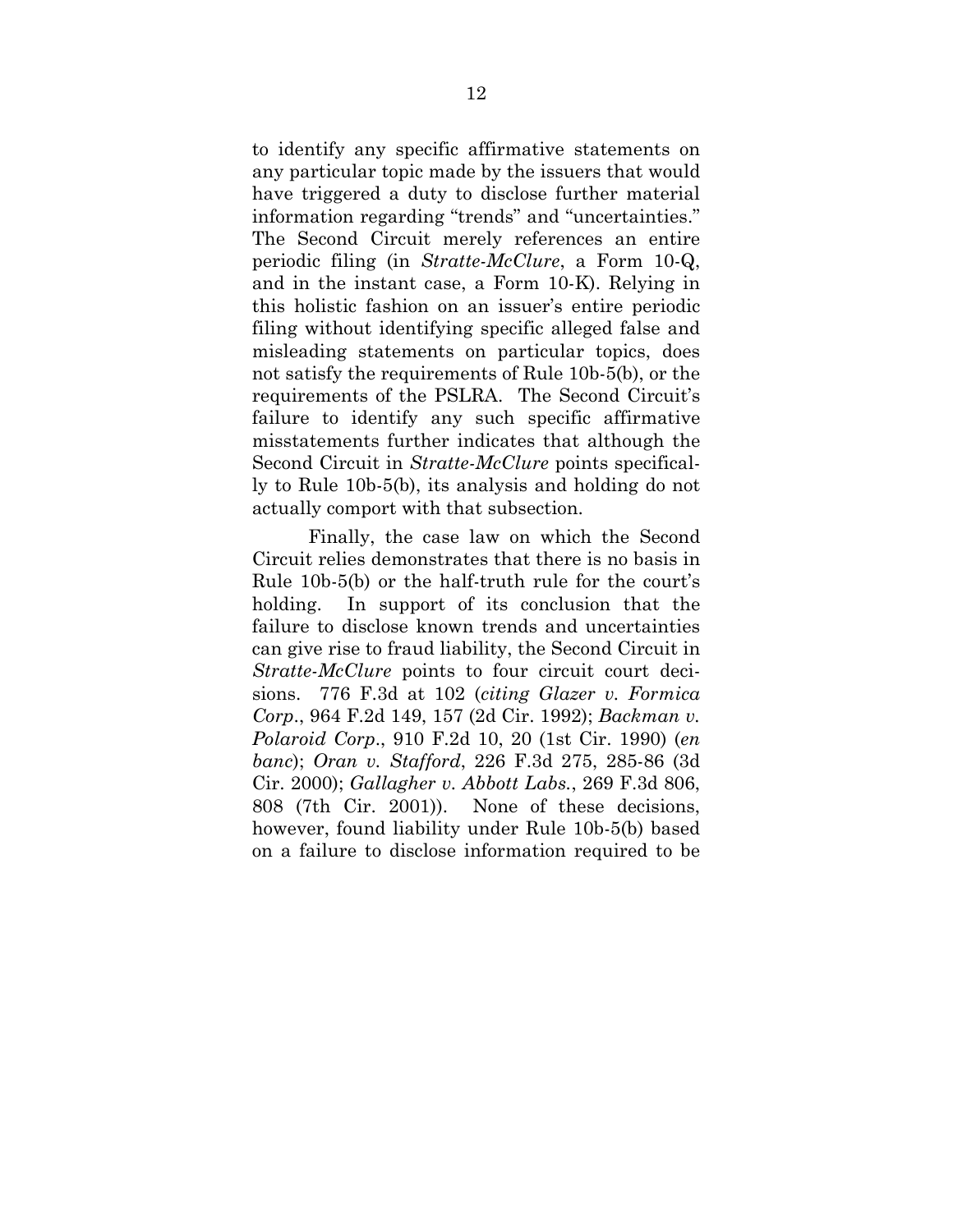disclosed by a statute or regulation.<sup>7</sup> Indeed, the portions of the four decisions cited in *Stratte-McClure* do not even specifically discuss Rule 10b-5(b) or mention half-truth fraud.

#### **B. The Second Circuit's Holding Is Grounded In A "Pure Omission," Rather Than A Half-Truth**

As demonstrated above, despite the Second Circuit's reference in *Stratte-McClure* to Rule 10b-5(b), the *substance* of the Second Circuit's holding is incompatible with half-truth fraud.

In explaining its holding, the Second Circuit in *Stratte-McClure* began by emphasizing that under its analysis, what serves as the "basis for a securities fraud claim" is a violation of "Item 303's affirmative duty to disclose in Form 10-Qs." 776 F.3d at 101. The Second Circuit went on to explain

<sup>7</sup> This line of cases traces back to the First Circuit's opinion in *Roeder v. Alpha Indus., Inc.*, 814 F.2d 22, 26 (1st Cir. 1987). *See Glazer*, 964 F.2d at 157 (citing *Roeder*); *Backman*, 910 F.2d at 20 (same). In *Roeder*, the First Circuit notes the plaintiff's argument that "a corporation has an affirmative duty to disclose all material information even if there is no insider trading, no statute or regulation requiring disclosure, and no inaccurate, incomplete, or misleading prior disclosures." *Roeder*, 814 F.2d at 27. The court then flatly rejects this argument. *Id.* The Second Circuit's reliance on *Roeder* and its progeny is unavailing. The Second Circuit's determination that Item 303 affirmatively creates a duty of disclosure actionable under Section 10(b) is an insupportable extension of the law all its own.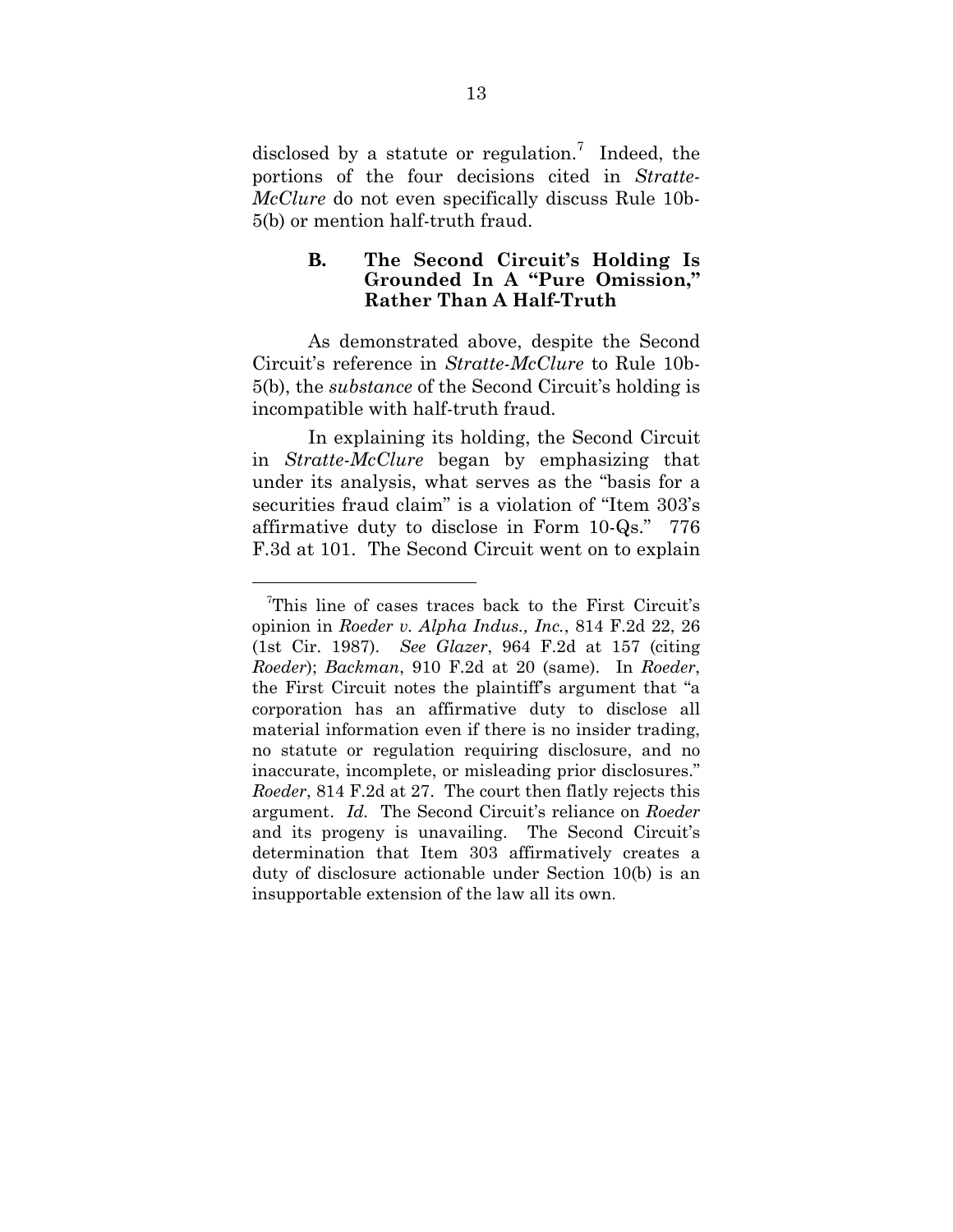exactly how, in the court's view, a violation of Item 303 misleads investors: "Due to the obligatory nature of [Item 303], a reasonable investor would interpret the *absence* of an [Item 303] disclosure to *imply the nonexistence* of 'known trends or uncertainties ... that the registrant reasonably expects will have a material ... unfavorable impact on ... revenue or income from continuing operations." *Id*. at 102 (emphasis added).

This explanation is revealing. It makes clear that the Second Circuit's fraud theory is based on a *pure omission*, not a half-truth. A pure omission is a complete failure to make a statement, as contrasted with a half-truth, which involves the making of an affirmative statement that is misleadingly incomplete. *See, e.g., Litwin v. Blackstone Group L.P*., 634 F.3d 706, 719 (2d Cir. 2011). Fraud liability arises from a pure omission where one "fails to disclose to another a fact ... [in circumstances in which it is] *as though* he had *represented the nonexistence* of the matter that he has failed to disclose." Restatement (Second) of Torts § 551 (1977) ("Liability for Nondisclosure") ("Section 551") (emphasis added). The Second Circuit's fraud theory similarly seeks to predicate liability on an implicit representation of the "nonexistence of [a] matter"  $(id.) - i.e.,$  the Second Circuit's theory suggests that fraud liability arises from an issuer's failure to disclose Item 303 trends and uncertainties because that failure "impl[ies]" the "nonexistence" of such trends and uncertainties. *See Stratte-McClure*, 776 F.3d at 102.

But Rule 10b-5(b) does not cover pure omissions. As shown above, it is clear from the plain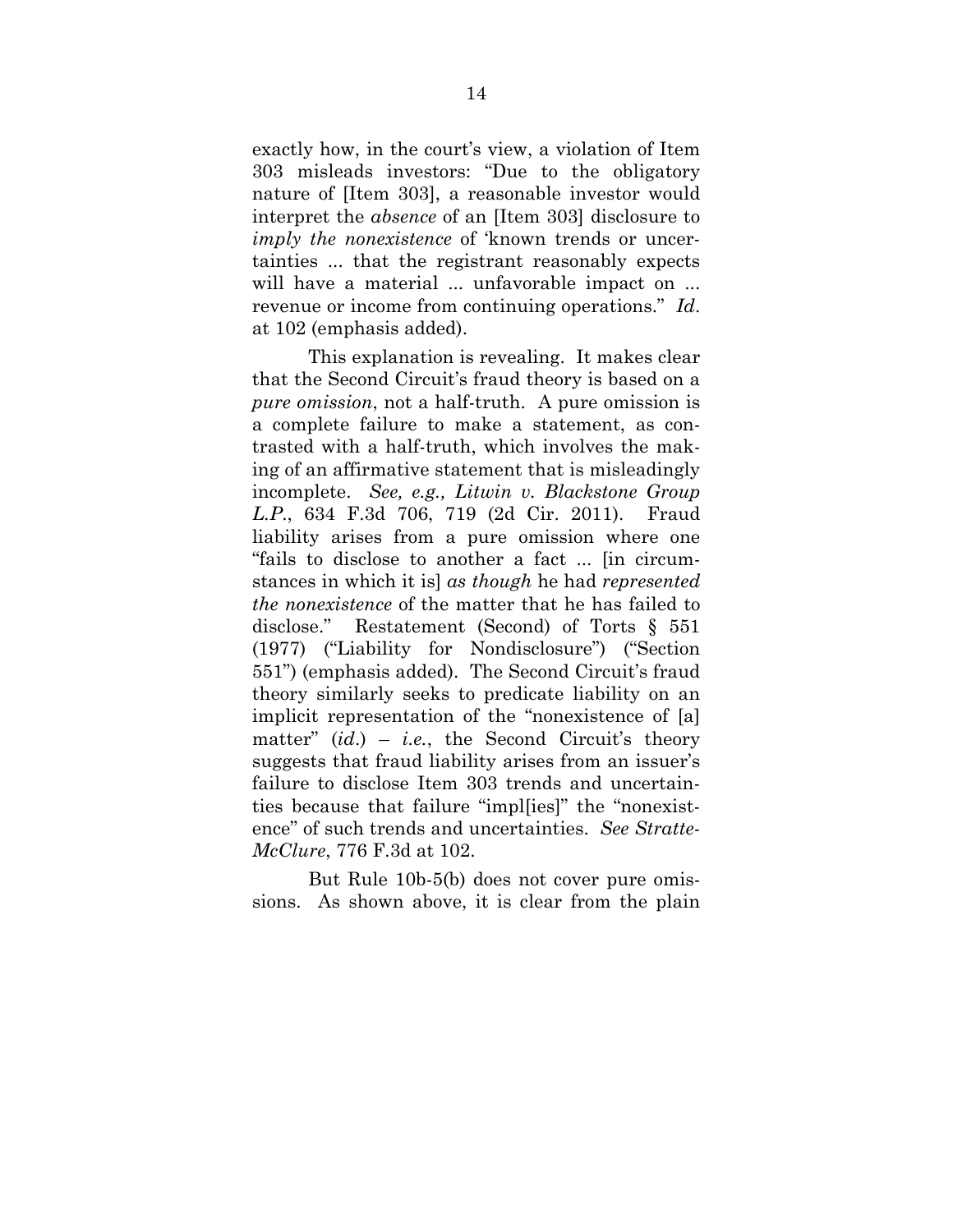language of subsection (b) that it only covers affirmative misstatements and half-truths. That Rule 10b-5(b) does not cover pure omissions (including omissions of facts required to be disclosed by statute or regulation) is also confirmed by a comparison of the Rule with Sections 11 and 12 of the 1933 Act. Section 11, for instance, permits civil suits by purchasers of securities where the registration statement "contain[s] an untrue statement of a material fact or *omit[s] to state a material fact required to be stated therein* or necessary to make the statements therein not misleading." 15 U.S.C. § 77k (emphasis added). Section 12 contains similar language. 15 U.S.C. § 771.

Thus, the plain language of Sections 11 and 12 indicates that liability under these sections was intended to arise from an issuer's *omission of facts required to be disclosed*. Neither subsection (b) nor any other subsection of Rule 10b-5 contains any such language – which confirms that Rule 10b-5(b) was not intended to cover such omissions. The absence of such language in Rule 10b-5(b) further exposes that the Second Circuit erred in *Stratte-McClure* when it suggested that liability under Rule 10b-5(b) can arise from a pure omission. *See, e.g., In re NVIDIA Corp. Sec. Litig.*, 768 F.3d 1046, 1055-56 (2014).

### **II. THE SECOND CIRCUIT'S HOLDING IS AN UNWARRANTED EXPANSION OF THIS COURT'S SECTION 10(b) JURISPRUDENCE**

As shown in Section I above, the Second Circuit's fraud theory in this case does not comport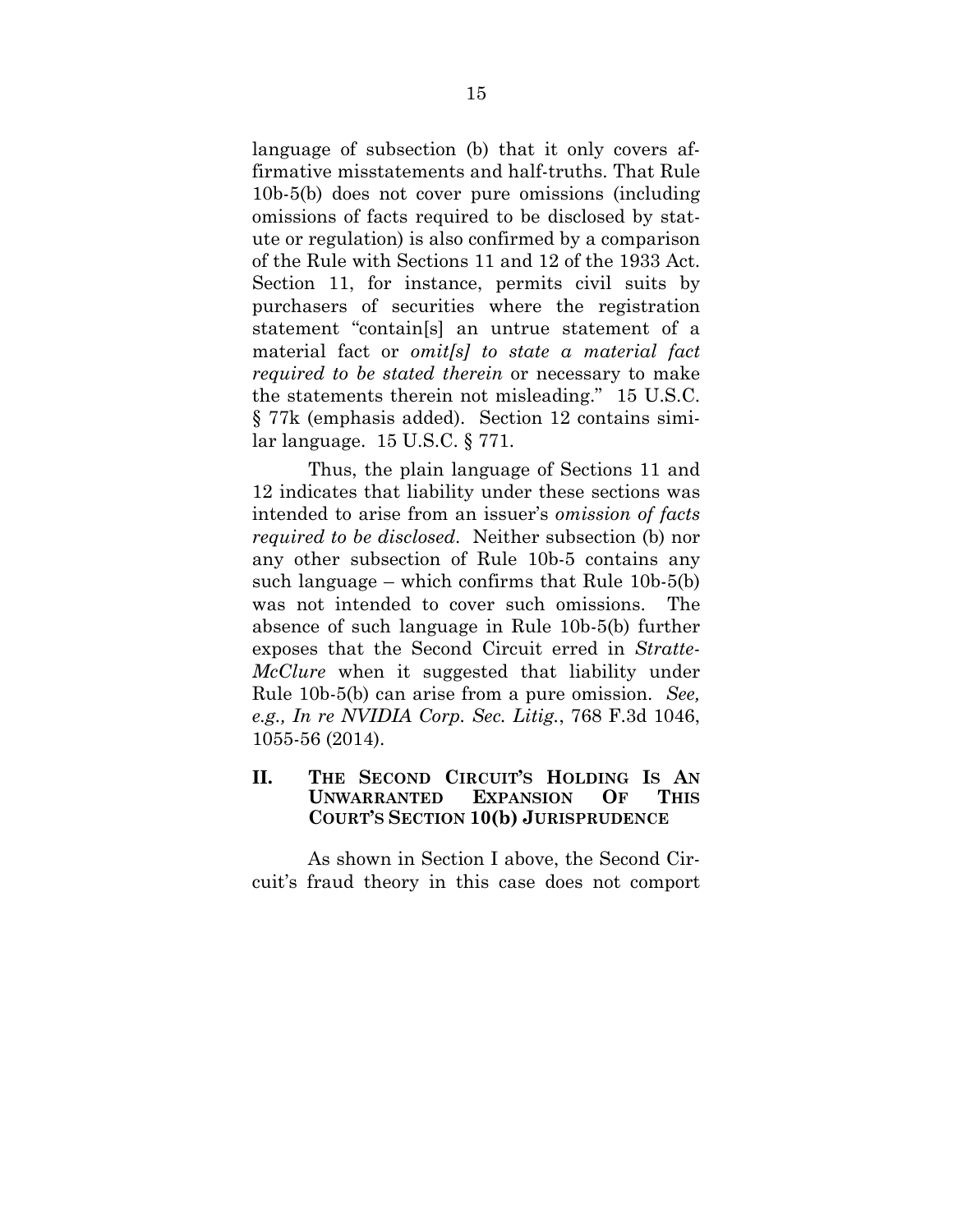with the common-law half-truth doctrine or Rule 10b-5(b). The question that remains is whether the Second Circuit's theory satisfies the requirements for fraud under Section 10(b) on some basis *other than* Rule 10b-5(b) (even though the Second Circuit itself appeared to think that only that provision was applicable). The answer to that question is a resounding no. For the reasons detailed below, breaching a disclosure obligation under Item 303 does *not* satisfy the requirements of a viable fraudby-omission claim under traditional common-law fraud principles, nor does it comport with this Court's established jurisprudence with respect to Section 10(b) and subsections (a) and (c) of Rule 10b-5 $8$ 

### **A. The Second Circuit's Holding Does Not Comport With The Common Law Of Fraud By Omission**

The Second Circuit's theory of fraud on which the court's holdings rely does not comport with the common law of fraud by omission. The common law of fraudulent omission is reflected in Section 551 of the Restatement of Torts. Section 551 provides that a party to a business transaction

 ${}^{8}$ Rule 10b-5(a) and (c) provide that is shall be unlawful "(a) [t]o employ any device, scheme, or artifice to defraud, [or] ... (c) [t]o engage in any act, practice, or course of business which operates as a fraud or deceit upon any person, in connection with the purchase or sale of any security." 17 C.F.R. § 240.10b-5.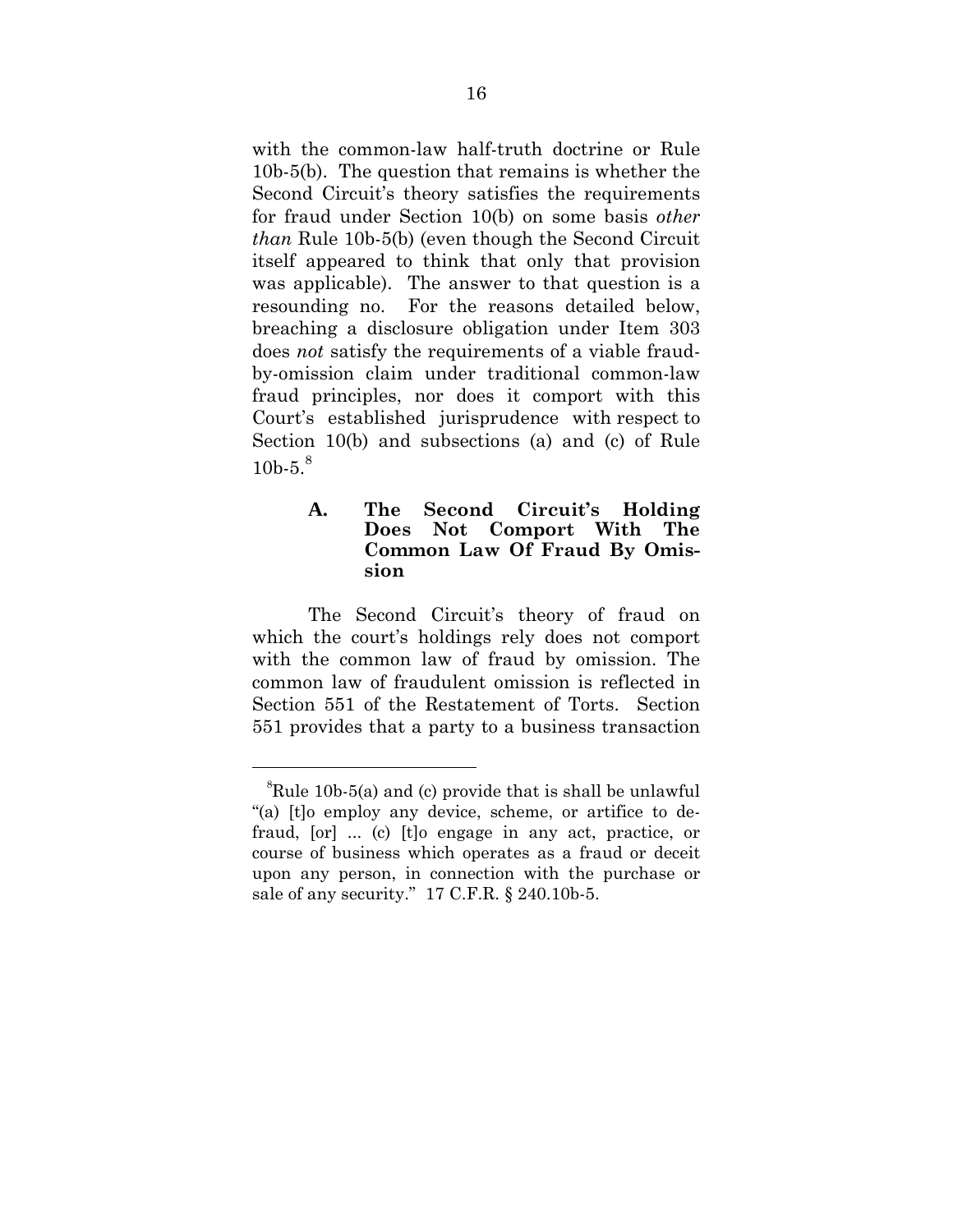who fails to disclose certain information that "induces the other to act or refrain from acting" in the business transaction, "is subject to the same liability to the other as though he had represented the nonexistence of the matter that he has failed to disclose, *if, but only if, he is under a duty to the other to exercise reasonable care to disclose the matter in question*." Restatement (Second) of Torts § 551 (1977) (emphasis added).

Section 551 specifies only five narrow fact patterns in which "one party to a business transaction is under a duty to exercise reasonable care to disclose" the information at issue "to the other [party] before the transaction is consummated." *Id*. at  $\S$  551(2). Under the first fact pattern, a party to a business transaction is potentially liable for fraudulent omission if the person fails to disclose to the other party to the transaction "matters known to him that the other is entitled to know because of a fiduciary or other similar relation of trust and confidence between them." *Id*. at § 551(2)(a). Section 551 then identifies four other (even more uncommon) fact patterns, each one of which concerns the "parties to a transaction."9

<sup>9</sup> Under the other fact patterns set forth in Section 551, a party to a transaction is required to disclose: "(b) matters known to him that he knows to be necessary to prevent his partial or ambiguous statement of the facts from being misleading; and (c) subsequently acquired information that he knows will make untrue or misleading a previous representation that when made was true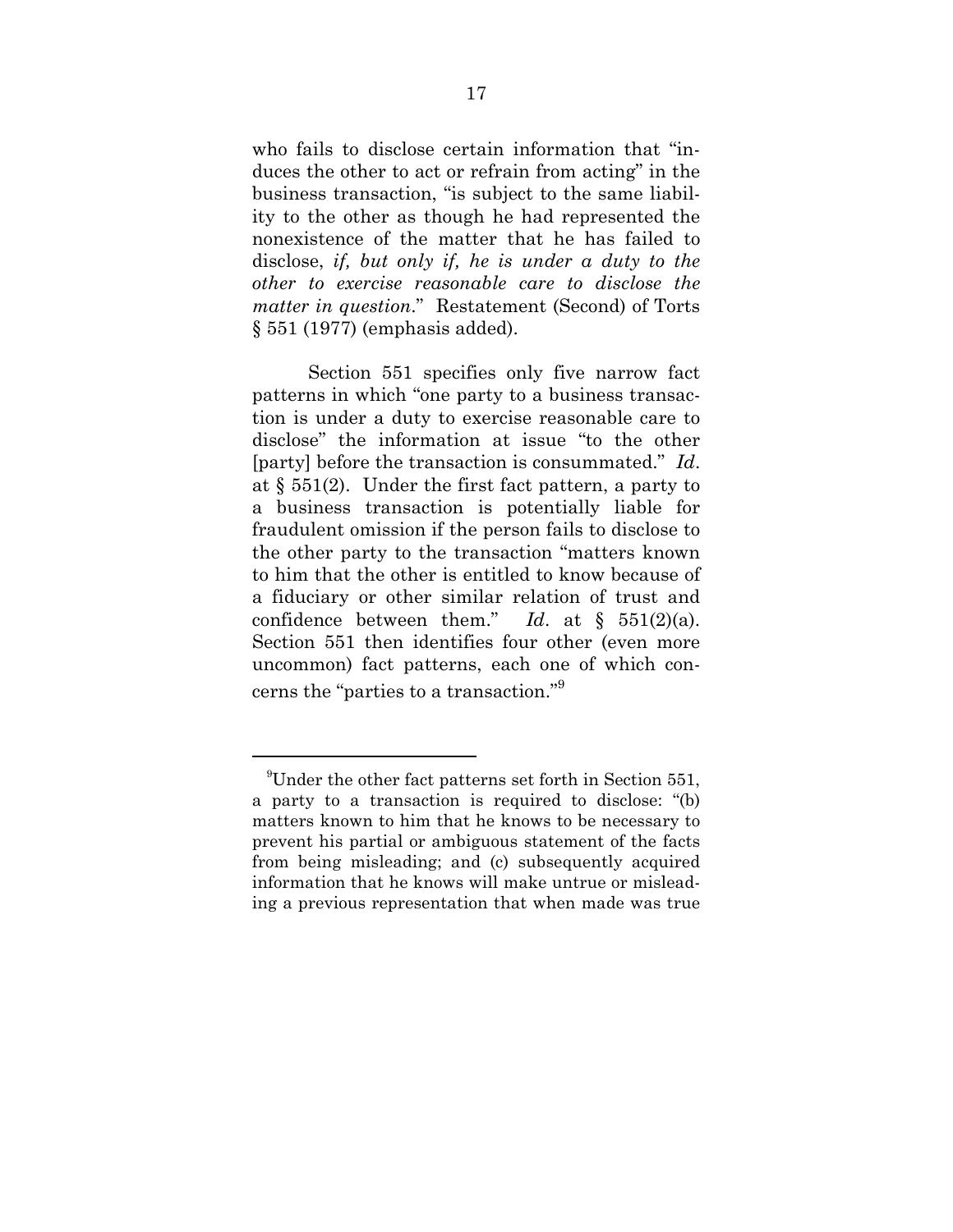An issuer's nondisclosure of trends and uncertainties required to be disclosed in Item 303 does not rise to the level of an actionable nondisclosure under Section 551 of the Restatement of Torts for two distinct reasons.

To begin with, fraud liability for a pure omission under the common-law principles reflected in Section 551 attaches only where the nondisclosure by a defendant occurs in connection with a transaction to which the defendant is a party. *Id.*  In the instant case (as in *Stratte-McClure*), the issuer plainly did not omit to disclose information required by Item 303 in connection with any transaction to which the issuer is a party. On this basis alone, it is clear that the Second Circuit's theory of fraud by pure omission, on which its holdings in the instant case and *Stratte-McClure* are based, does not comport with the common law of fraud by omission.

There is a second, independent reason why the Second Circuit's fraud theory is inconsistent

or believed to be so; and (d) the falsity of a representation not made with the expectation that it would be acted upon, if he subsequently learns that the other is about to act in reliance upon it in a transaction with him; and (e) facts basic to the transaction, if he knows that the other is about to enter into it under a mistake as to them, and that the other, because of the relationship between them, the customs of the trade or other objective circumstances, would reasonably expect a disclosure of those facts." *Id. at* § 551.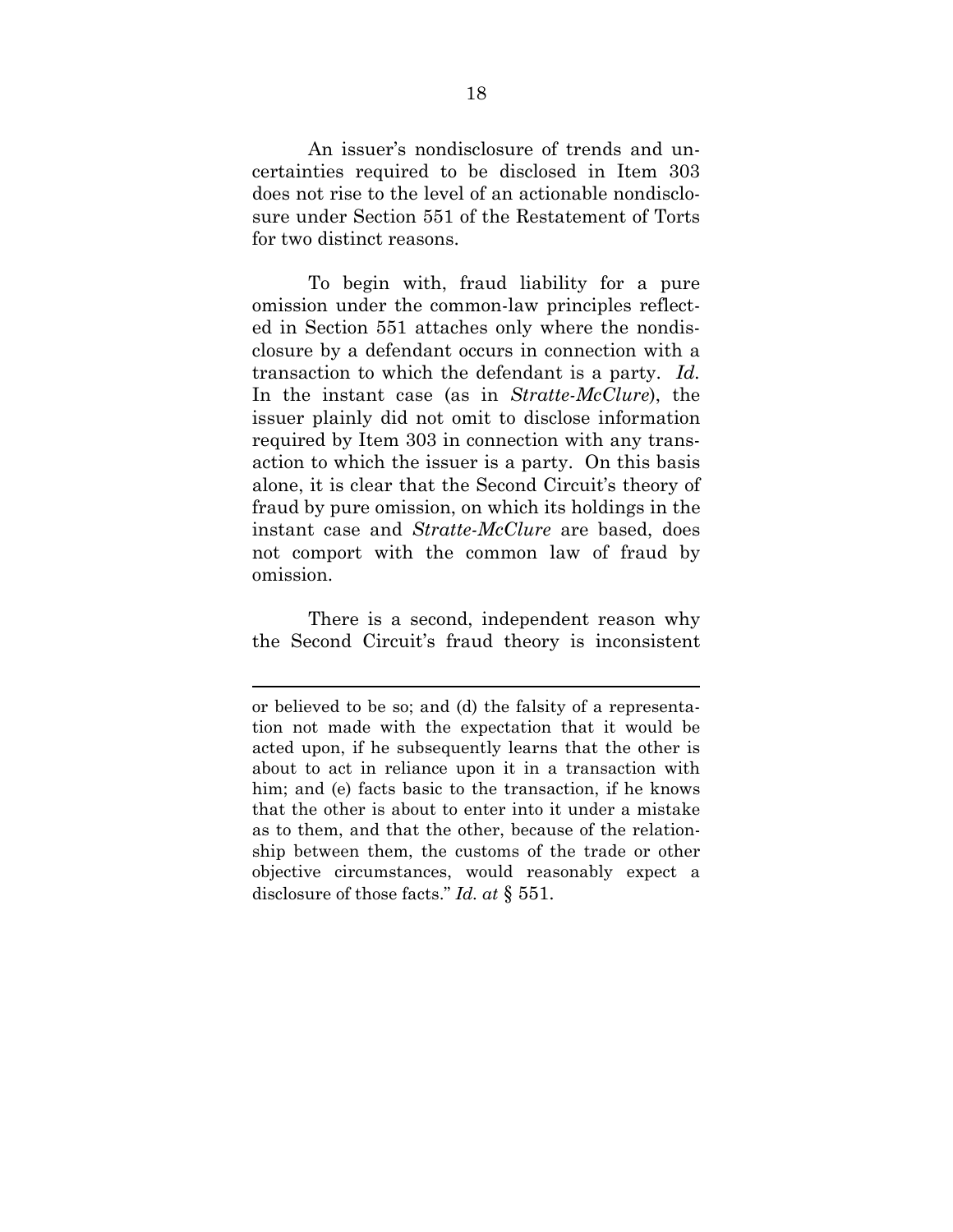with the common law as reflected in Section 551. Section 551 specifies that there must be either "a fiduciary or other similar relation of trust and confidence between" the person who fails to disclose the information at issue, and the other party to the transaction, or some other special circumstances as enumerated in Section 551. No such special circumstances are present in the instant case (or in *Stratte-McClure*). Indeed, the common law is clear that there is no actionable fiduciary or fiduciarylike relationship between an issuer and its shareholders that would support liability under Section 551.10 None of the other special circumstances set forth in Section 551 apply in the instant case (or in *Stratte-McClure*) either.

 $\overline{a}$ <sup>10</sup>*See, e.g.*, *In re Wayport, Inc. Litig.*, 76 A.3d 296, 322– 23 (Del. Ch. 2013); *Alessi v. Beracha*, 849 A.2d 939 (Del. Ch. 2004). The leading state court for fiduciary duty disputes – Delaware – has resoundingly rejected the notion that an issuer is a fiduciary of its shareholders. *Wayport*, 76 A.3d at 322–23. Delaware courts have repeatedly rejected breach-of-fiduciary-duty claims directed at corporations. *See, e.g.*, *A.W. Fin. Servs., S.A. v. Empire Res., Inc.*, 981 A.2d 1114, 1127 n.36 (Del. 2009) ("Under Delaware law, the issuing corporation does not owe fiduciary duties to its stockholders.").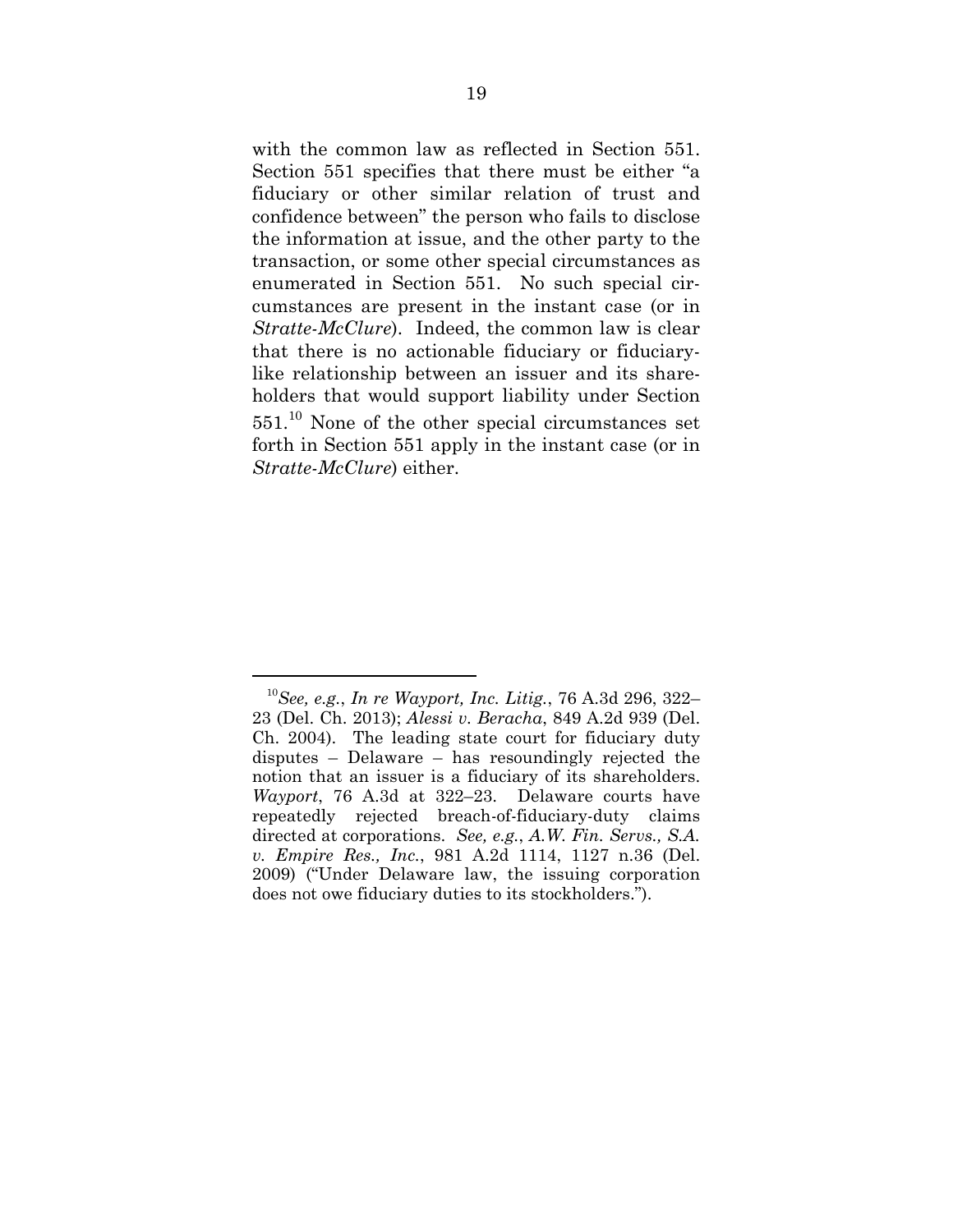#### **B. The Second Circuit's Holding Conflicts With The Supreme Court's Section 10(b) And Rule 10b-5 Jurisprudence Regarding Fraud By Omission**

The fraud theory first adopted by the Second Circuit in *Stratte-McClure* and followed by the Second Circuit in the instant case also does not comport with the Supreme Court's Section 10(b) jurisprudence on fraudulent omissions. That jurisprudence very closely aligns with the commonlaw analysis described above – and with good reason. The Supreme Court has repeatedly made clear that its Section 10(b) jurisprudence is consciously informed by common-law principles of  $fraud.<sup>11</sup>$ 

Indeed, in *Chiarella*, the Supreme Court *expressly cited Section 551 of the Restatement of Torts*  in examining when one may be liable for failing to disclose information where the failure to disclose does not result in a misrepresentation.<sup>12</sup> *Chiarella*

<sup>11</sup>*See, e.g.*, *Basic, Inc. v. Levinson*, 485 U.S. 224 (1988); *Dirks v. SEC*, 463 U.S. 646 (1983); *Chiarella v. United States*, 445 U.S. 222 (1980); *Santa Fe Indus.*, *Inc. v. Green*, 430 U.S. 462 (1977); *Ernst & Ernst v. Hochfelder*, 425 U.S. 185 (1976); *Blue Chip Stamps v. Manor Drug Stores*, 421 U.S. 723 (1975).

 $12$ Traditionally, in common law, there was a cause of action for misrepresentations or half-truths, but not for the nondisclosure of material facts. *See* Frank Coulom Jr*., Rule 10b–5 and the Duty to Disclose Market Information: It Takes a Thief*, 55 St. John's L. Rev. 93, 96-97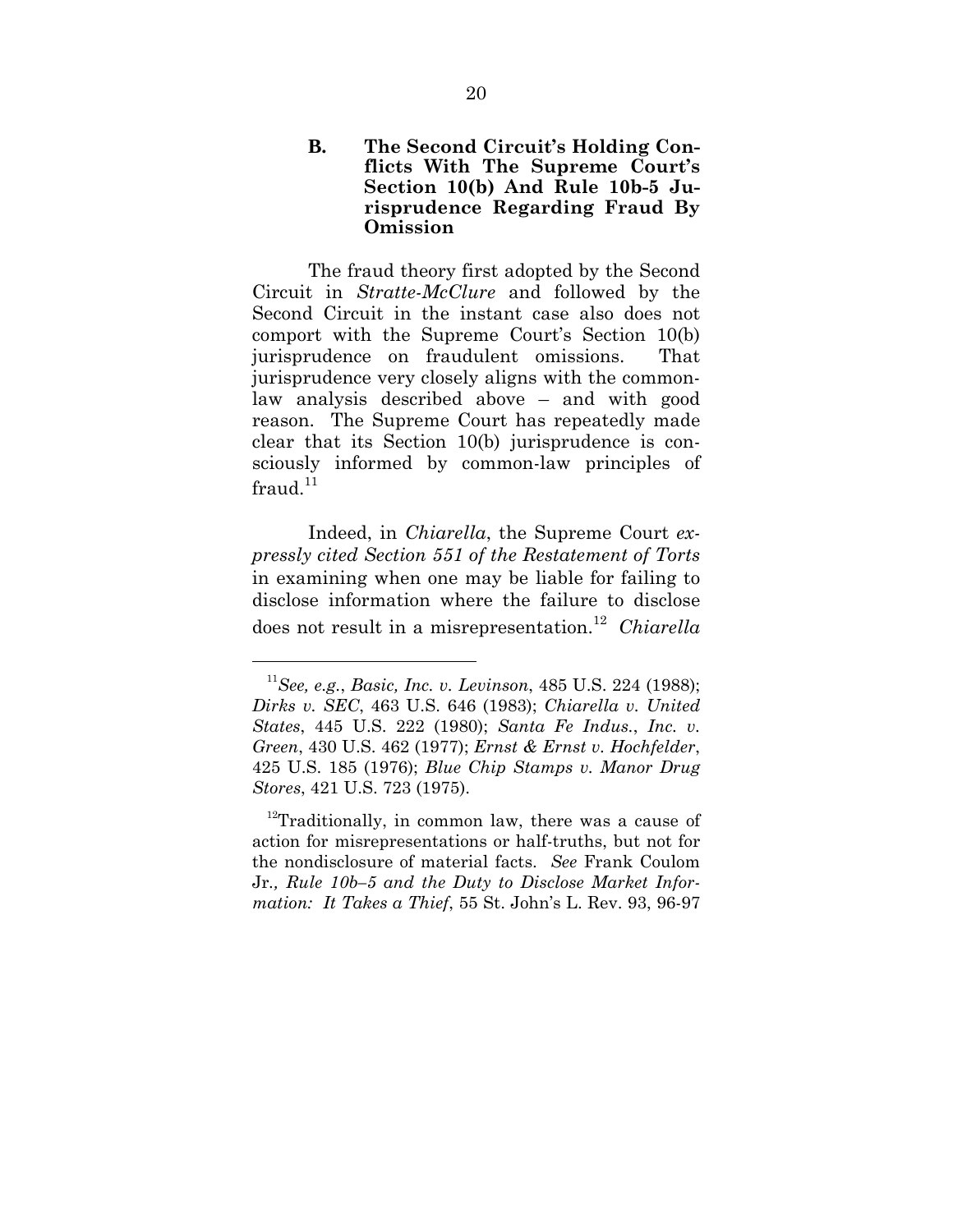– and *O'Hagan,* which relied on *Chiarella* in adopting the "misappropriation theory" of insider trad $ing<sup>13</sup>$  – are the Supreme Court's notable Section 10(b) fraud-by-omission cases. These cases construed and applied Section 10(b) and Rule 10b-5 – in particular, subsections (a) and (c) of Rule 10b-5 – and in both those cases, the Court predicated liability for a fraudulent omission on the presence of two elements. The first element was a transaction (specifically, a transaction involving insider trading) to which the defendant was a party and in connection with which the defendant made personal use, for his own personal benefit, of the material nonpublic information at issue. *O'Hagan*, 521 U.S.

<sup>13</sup>*U.S. v. O'Hagan*, 521 U.S. 642 (1997).

<sup>(2012).</sup> This rule, based on the principle of *caveat emptor*, served to reward diligence and business savvy. *Id.* Nevertheless, there was an exception to this general rule, where there was a fiduciary relationship between the parties. *Id.* For example, such a duty only arose where there was a principal-agent, executor-beneficiary, or trust relationship. *Id.* This duty did not apply to arm's-length commercial transactions. *Id.* The Court in *Chiarella* followed this common-law precedent, citing the Restatement of Torts section 551, which provides that "the duty to disclose arises when one party has information 'that the other party is entitled to know because of a fiduciary or other similar relation of trust and confidence between them.'" 445 U.S. at 228. Accordingly, the Court held that Section 10(b) liability can be "premised upon a duty to disclose arising from a relationship of trust and confidence between parties to a transaction." *Id.* at 230.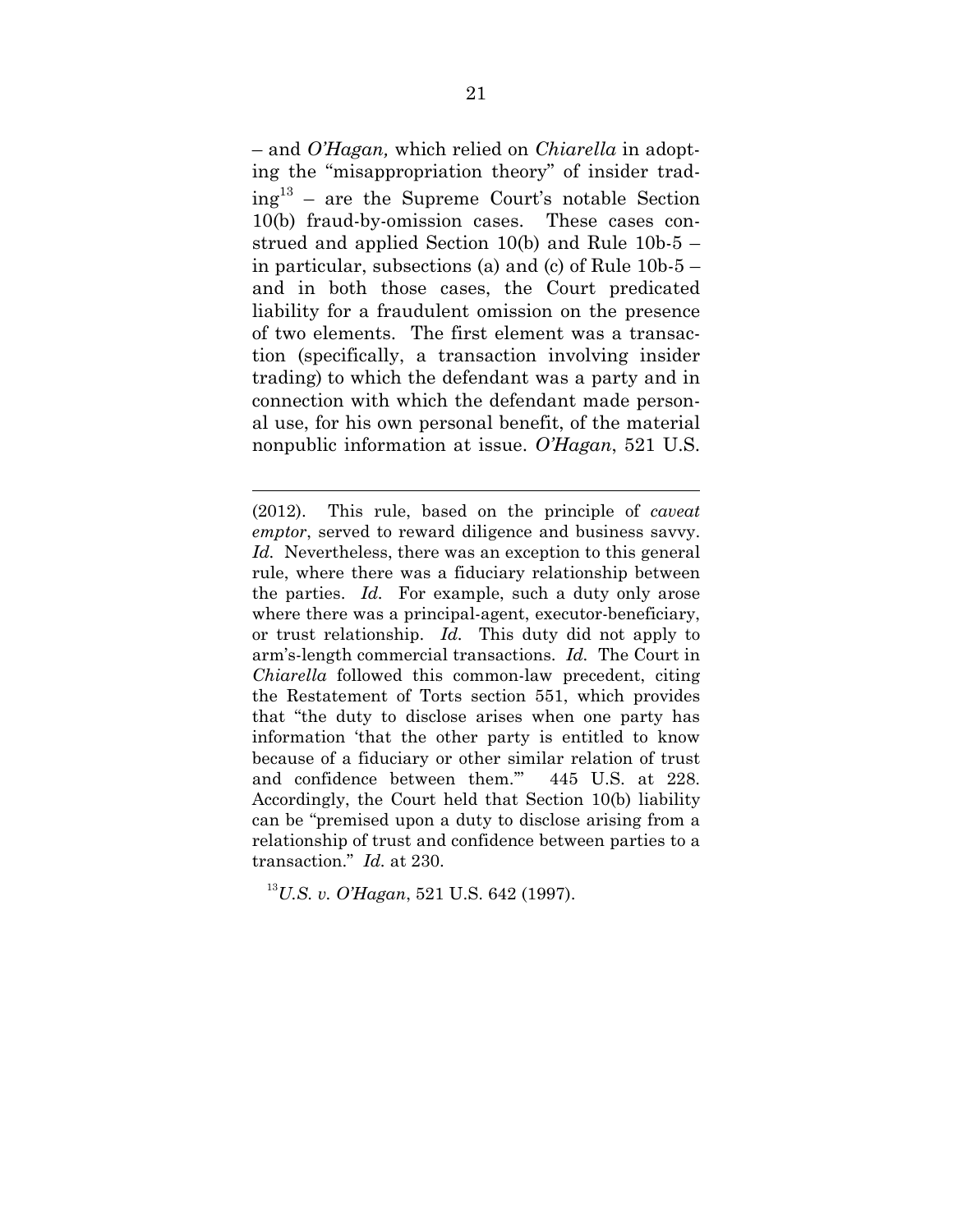at 652; *Chiarella*, 445 U.S. at 229. The second element was a special relationship – in particular, a relationship of trust and confidence. *O'Hagan*, 521 U.S. at 652; *Chiarella*, 445 U.S. at 228.

With regard to the first of these two elements, it bears emphasis that the Supreme Court's analysis of nondisclosure liability in both *Chiarella* and *O'Hagan* entirely depended on the presence of a transaction to which the defendant was a party and in connection with which the defendant had made personal use of the material non-public information at issue.<sup>14</sup> Simply put, under the Court's analysis in both *Chiarella* and *O'Hagan*, if there is no transaction at issue to which the defendant is a party, there can be no liability for a fraudulent omission under 10(b). *See, e.g., O'Hagan,* 521 U.S. at 656 ("the fiduciary's fraud is consummated, not when the fiduciary gains the

<sup>14</sup>*See, e.g., O'Hagan*, 521 U.S. at 651-52 ("Under the 'traditional' or 'classical' theory of insider trading liability, § 10(b) and Rule 10b-5 are violated when a corporate insider *trades* in the securities of his corporation on the basis of material, nonpublic information ... ") (emphasis added); *see also, e.g., id*. ("The 'misappropriation theory' holds that a person commits fraud 'in connection with' a securities transaction, and thereby violates § 10(b) and Rule 10b-5, when he misappropriates confidential information *for securities trading purposes*, in breach of a duty owed to the source of the information ... ") (emphasis added); *see also Affiliated Ute Citizens of Utah v. United States*, 406 U.S. 128, 152 (1972).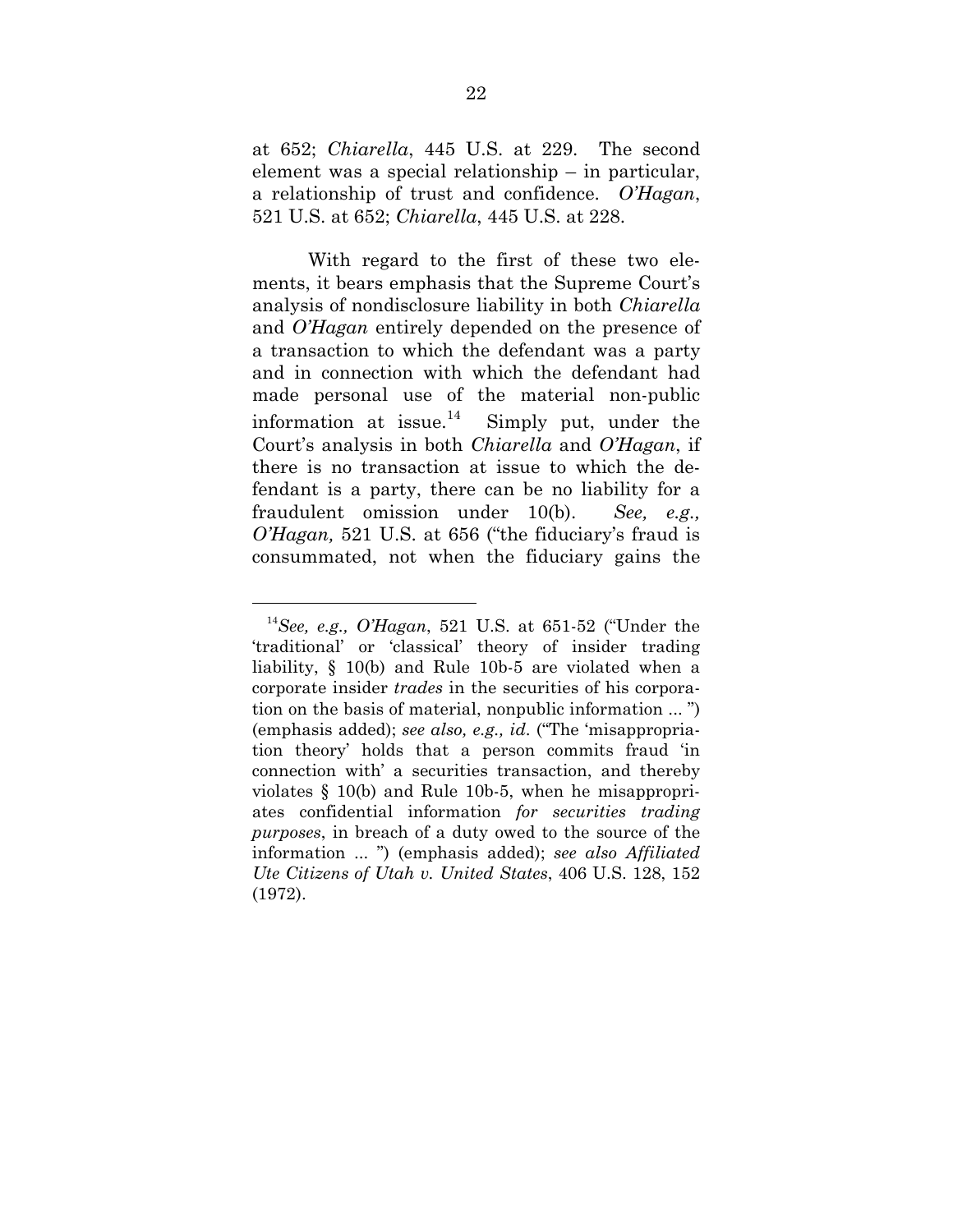confidential information, *but when*, without disclosure to his principal, he *uses* the information to purchase or sell securities. *The securities transaction and the breach of duty thus coincide.*") (emphasis added); *see also Chiarella*, 445 U.S. at 230.15 Absent the insider-trading transaction that was present in both *Chiarella* and *O'Hagan*, the defendant in each of those cases would have been under no duty to make any disclosure, much less liable under Section 10(b) for breaching such a duty.

The Second Circuit's holdings in the instant case and *Stratte-McClure* squarely conflict with the foregoing Section 10(b) jurisprudence from this Court. The Second Circuit imposes fraud liability for an omission by an issuer in connection with the issuance of its quarterly and yearly financial results and yet the issuer was *not* itself participating in any business transaction with its investors to which it was a party when it published those results. Moreover, as a matter of law, the issuer did *not* have an actionable fiduciary relationship with its shareholders in connection with the issu-

<sup>&</sup>lt;sup>15</sup>In *Chiarella*, in the same passage in which the Supreme Court cited Section 551, the Court cited approvingly a law review article discussing instances of nondisclosure liability under the common law (as reflected in Section 551). In every instance the defendant was a party to a transaction. 445 U.S. at 228-230, & n. 9 (citing James & Gray, Misrepresentation – Part II, 37 Md. L. Rev. 488, 523-527 (1978).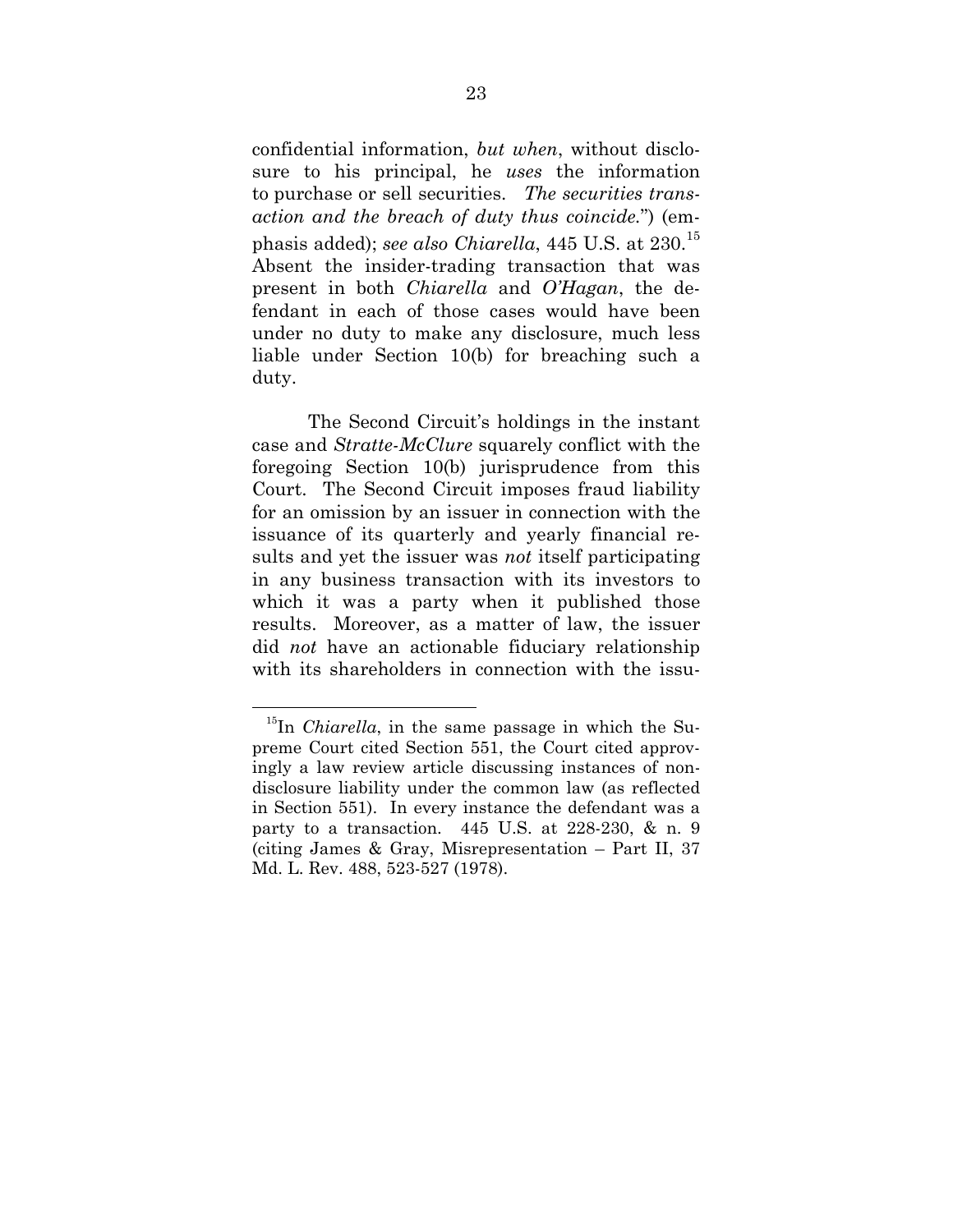ance of its financial results. For these reasons, the Court should reject the Second Circuit's fraud theory. Adopting that theory would amount to a substantial and unwarranted departure from the Court's Section 10(b) jurisprudence and its longstanding adherence to common-law principles in its analysis and application of Section 10(b) and Rule 10b-5.

Indeed, it is a bedrock principle of Section 10(b) jurisprudence – which this Court has repeatedly reaffirmed – that although what Section 10(b) was designed to catch was fraud, it is not to be construed as encompassing the entirety of the common law of fraud.<sup>16</sup> Indeed, there are some instances of common-law fraud relating to the purchase or sale of securities that do not amount to violations of Section  $10(b)$ .<sup>17</sup> *See, e.g., SEC v.* 

<sup>&</sup>lt;sup>16</sup>Chiarella, 445 U.S. at 234-35 ("Section 10(b) is aptly described as a catchall provision, but what it catches must be fraud. When an allegation of fraud is based upon nondisclosure, there can be no fraud absent a duty to speak."); *see also Dirks v. SEC*, 463 U.S. 646, 657 (1983) (a duty to speak "attaches only when a party has legal obligations other than a mere duty to comply with general antifraud proscriptions in the federal securities laws.").

 $17$ Just as Section 10(b) is limited in this regard, so too is Rule 10b-5. *See, e.g., O'Hagan*, 521 U.S. at 651 ("liability under Rule 10b-5, our precedent indicates, does not extend beyond conduct encompassed by § 10(b)'s prohibition" (citing *Ernst & Ernst* v. *Hochfelder,* 425 U.S. 185, 214 (1976) (scope of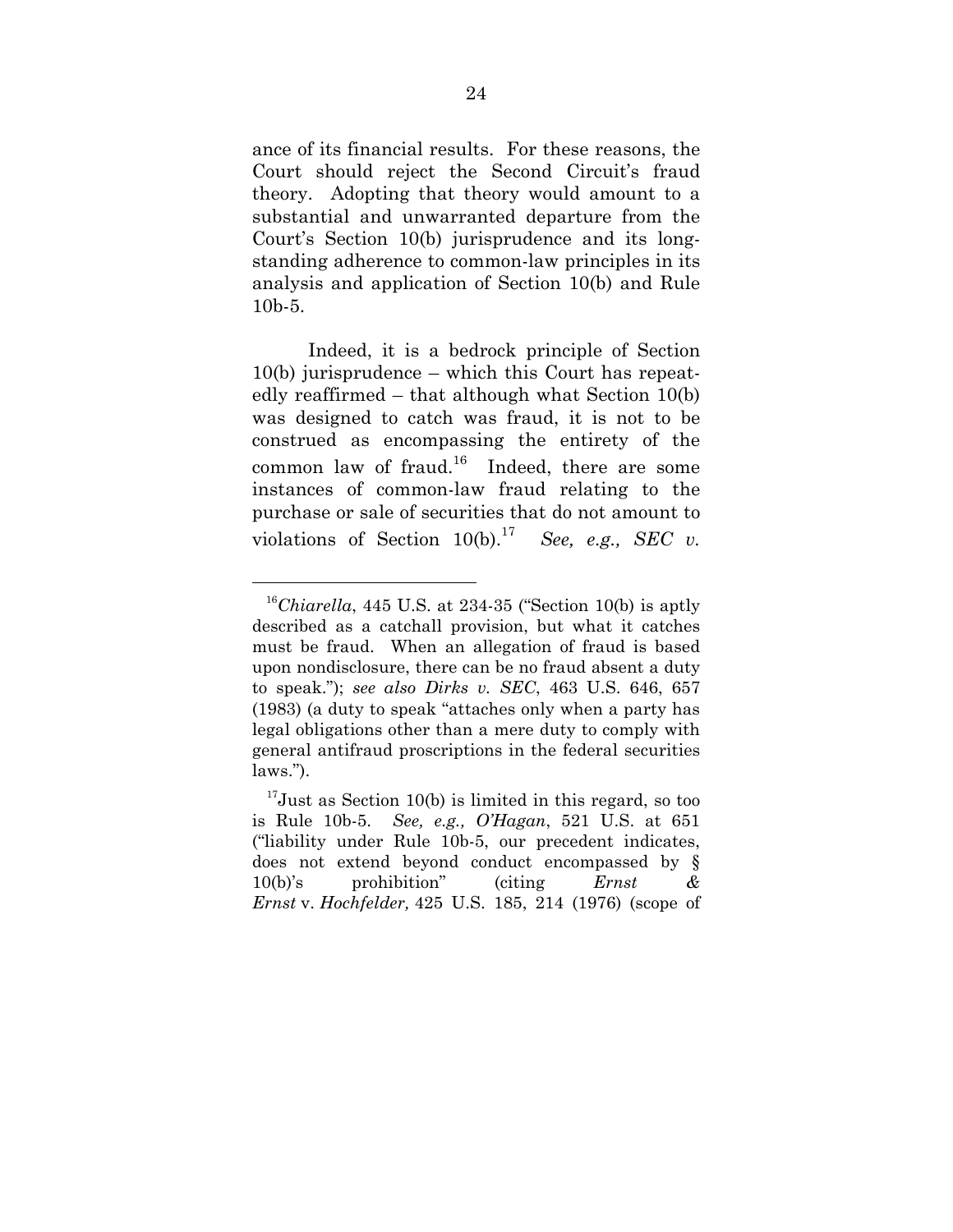*Zandford*, 535 U.S. 813, 820 (2002) ("[Section 10(b)] must not be construed so broadly as to convert every common-law fraud that happens to involve securities into a violation"); *Central Bank v. First Interstate Bank of Denver, N.A.*, 511 U.S. 164, 184 (1994) ("Even assuming ... a deeply rooted background of aiding and abetting tort liability, it does not follow that Congress intended to apply that kind of liability to the private causes of action in the securities Acts"); *Marine Bank v. Weaver*, 455 U.S. 551, 556 (1982) ("Congress, in enacting the securities laws, did not intend to provide a broad federal remedy for all fraud"); *see also Dura Pharms. Inc. v. Broudo*, 544 U.S. 336, 334 (2005).

Because this Court has thus made clear that Section 10(b) does not capture every kind of common-law fraud, *a fortiori*, the Court should not embrace a fraud theory like the Second Circuit's that does not even comport with the common law.<sup>18</sup>

Rule 10b-5 cannot exceed power Congress granted Commission under § 10(b))).

<sup>&</sup>lt;sup>18</sup>Moreover, this Court has rightfully and repeatedly recognized that "[c]oncerns with the judicial creation of a private cause of action caution against its expansion." *Stoneridge Inv. Partners, LLC v. Scientific-Atlanta, Inc.*, 552 U.S. 148, 165 (2008); *Janus Capital Group, Inc. v. First Derivative Traders*, 564 U.S. 135, 142 (2011). As such, the Court "must give 'narrow dimensions ... to a right of action Congress did not authorize when it first enacted the statute and did not expand when it revisited the law.'" *Id.* A determination that an omission pursu-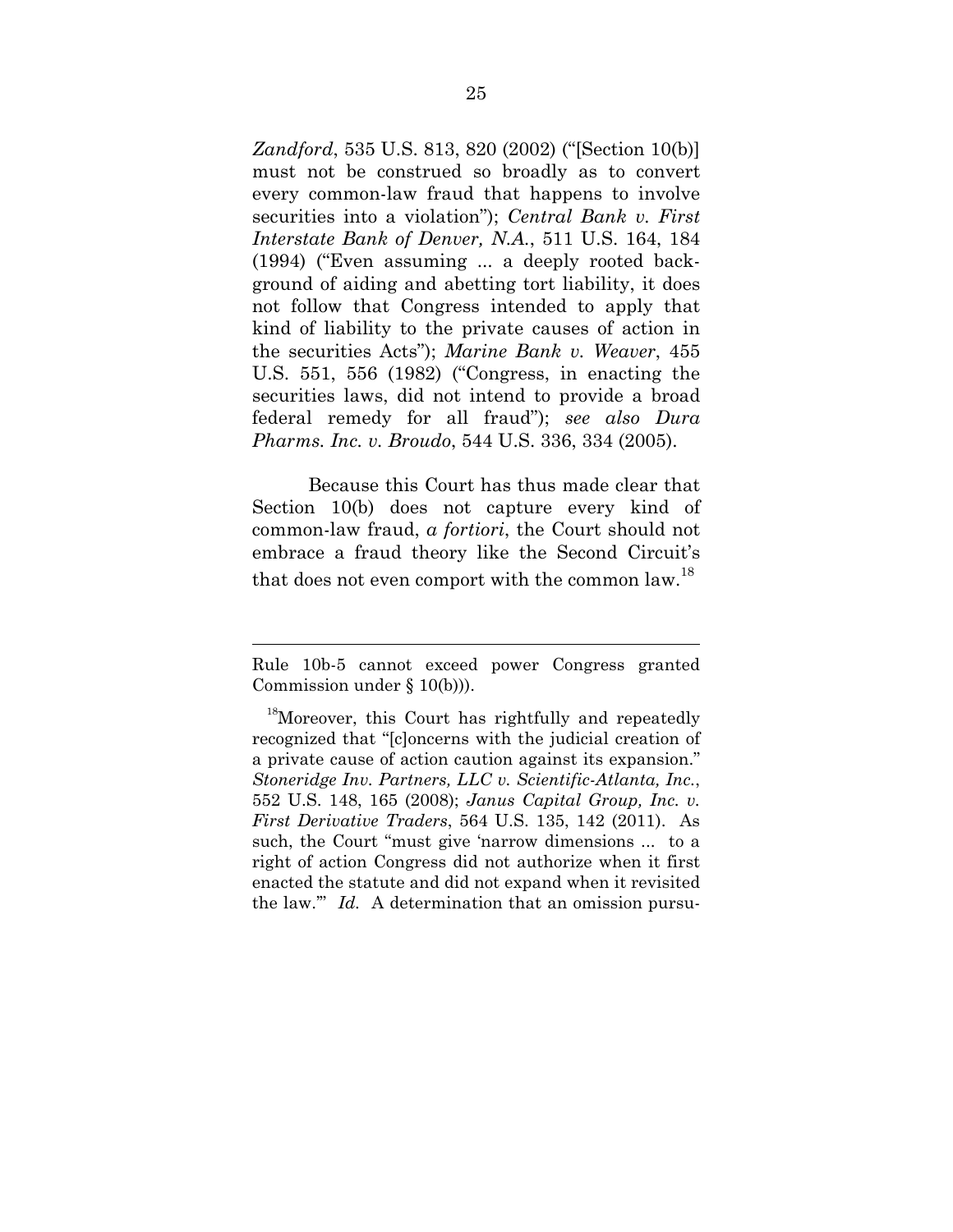#### **III. IF THIS COURT WERE TO ADOPT THE SECOND CIRCUIT'S FRAUD THEORY, IT WOULD UNDERMINE THE PURPOSE AND BENEFITS OF ITEM 303 AND TRIGGER A WAVE OF UNWARRANTED FEDERAL SECURITIES FRAUD ACTIONS**

For the reasons shown in Parts I and II above, this Court should reject the Second Circuit's holding, and adopt the holding from the Ninth Circuit that Item 303 does *not* create a duty to disclose for purposes of Section 10(b) and Rule 10b-5. *See In re NVIDIA Corp. Sec. Litig.*, 768 F.3d at 1056. In addition to the Ninth Circuit's holding finding firm support in this Court's Section 10(b) jurisprudence, it is supported by critical publicpolicy implications. The Court routinely considers public policy when interpreting Section 10(b) and Rule 10b-5. *See Blue Chip Stamps*, 421 U.S. at 737 (finding it "proper that [the Court] consider ... what may be described as policy considerations when we come to flesh out the portion of the law with respect to which neither the congressional enactment nor the administrative regulations offer conclusive guidance."). Adopting the Second Circuit's holding would undermine the purpose and benefits of Item 303, and trigger a deluge of disclosures and a spike in shareholder litigation.

ant to Item 303 is actionable under Section 10(b) – when such an omission is not even actionable under basic principles of the common law of fraud – hardly gives the appropriately "narrow dimensions" to Section 10(b) that the Court has mandated. *See supra* at II.A.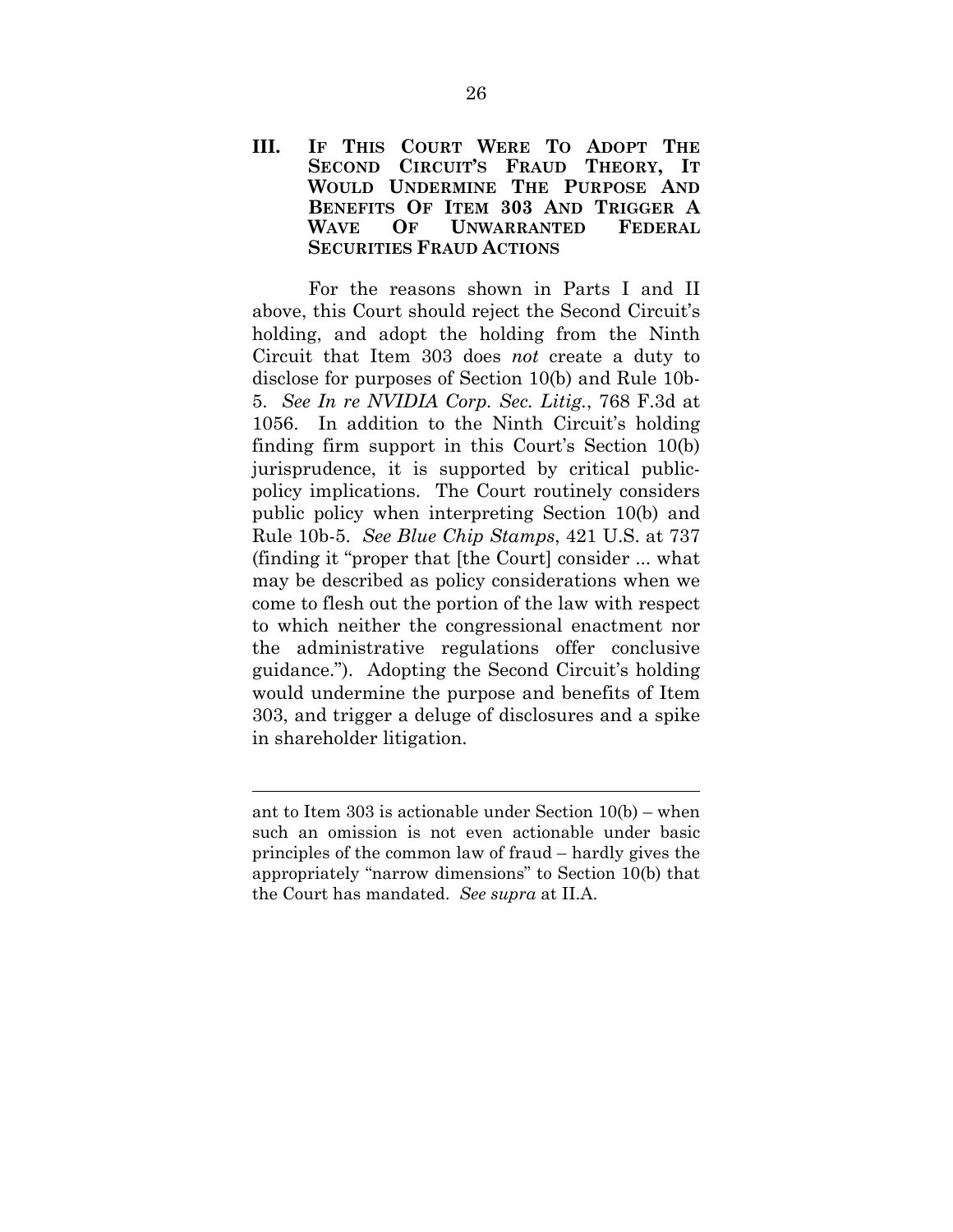#### **A. Adopting The Second Circuit's Holding Would Undermine The Purpose And Benefits Of The MD&A Portion Of A Company's Public Filings**

The MD&A is intended to be helpful to readers and easy to follow and understand. Item 303 requires corporate management, as part of the MD&A, to "[d]escribe any known trends or uncertainties that have had or that the registrant reasonably expects will have a material favorable or unfavorable impact on net sales or revenues or income from continuing operations." 17 C.F.R. §  $229.303(a)(3)(ii)$ . Its purpose is threefold: (1) "to provide a narrative explanation of a company's financial statements that enables investors to see the company through the eyes of management"; (2) "to enhance the overall financial disclosure and provide the context within which financial information should be analyzed"; and (3) "to provide information about the quality of, and potential variability of, a company's earnings and cash flow, so that investors can ascertain the likelihood that past performance is indicative of future performance." Commission Statement About Management's Discussion and Analysis of Financial Condition and Results of Operations, Release No. 33- 8056 (Jan. 22, 2002) [67 FR 3746].

Indeed, the SEC urges companies to avoid "unnecessary duplicative disclosure that can tend to overwhelm readers" and to "focus on material information and eliminate immaterial information that does not promote understanding of companies'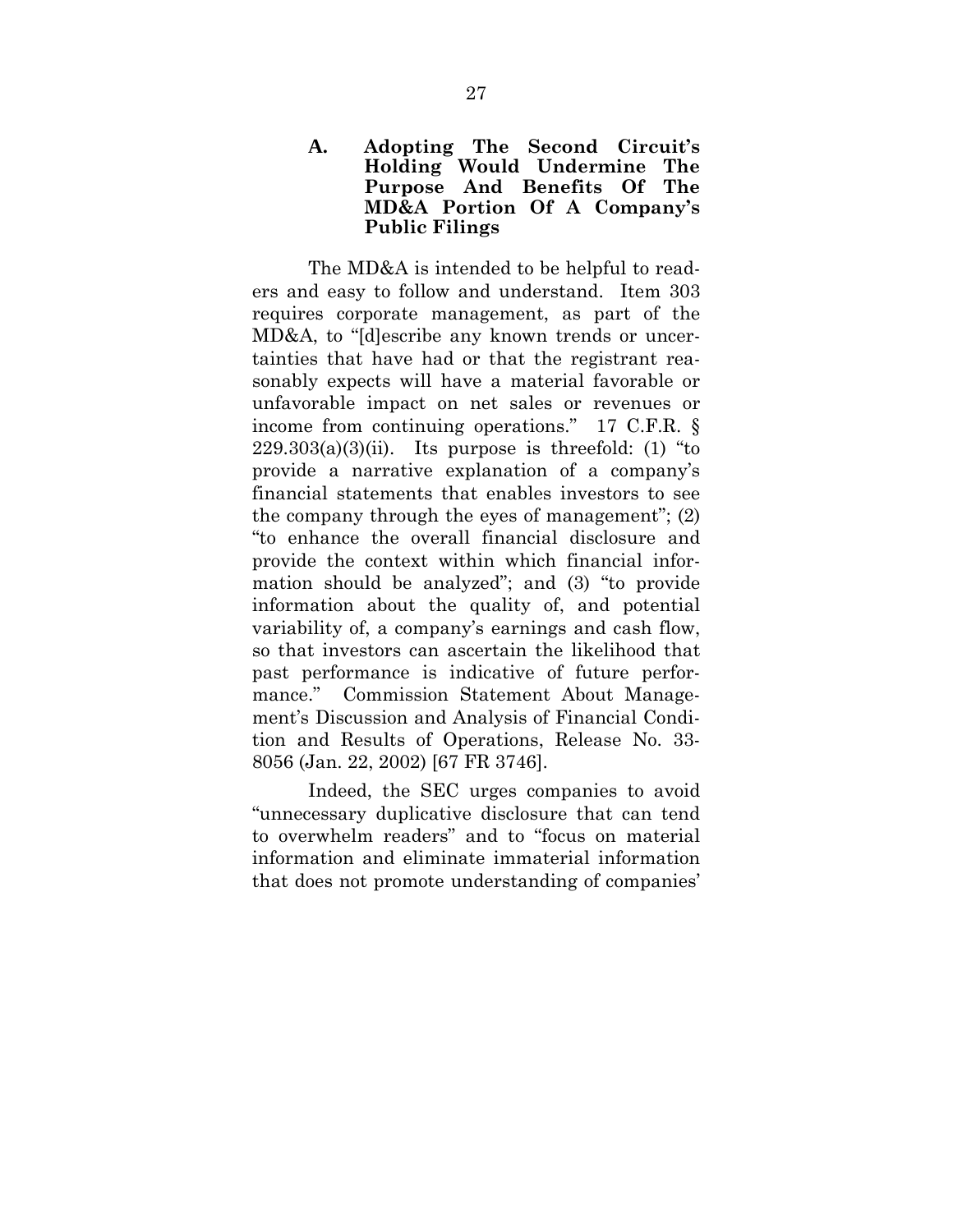financial condition." Commission Guidance Regarding Management's Discussion and Analysis of Financial Condition and Results of Operations, Release Nos. 33-8350; 34-48960 (Dec. 29, 2003). Moreover, "companies should avoid the unnecessary information overload for investors that can result from disclosure of information that is not required, is immaterial, and does not promote understanding." *Id.*<sup>19</sup>

In contrast, the purpose of Section 10(b) and Rule 10b-5 are to prevent, and make actionable, fraud. Item 303 and Section 10(b) have different purposes and different standards, as the SEC, itself, has recognized: "MD&A mandates disclosure of specified forward-looking information, and specifies its own standards for disclosure – *i.e.*, reasonably likely to have a material effect. The specific standard governs the circumstances in which Item 303 requires disclosure. The probability/magnitude test for materiality approved by the Supreme Court in *Basic v. Levinson*, 485 U.S. 224 (1988), is inapposite to Item 303 disclosure." Commission Guidance, Release Nos. 33-8350; 34- 48960, at Note 6.

If companies are faced with the specter of Section 10(b) claims for failure to make adequate

 $19$ To date, the Court has been careful to avoid an interpretation of Section 10(b) that would lead management "simply to bury the shareholders in an avalanche of trivial information – a result that is hardly conducive to informed decision making." *Basic v. Levinson*, 485 U.S. 224, 231 (1988).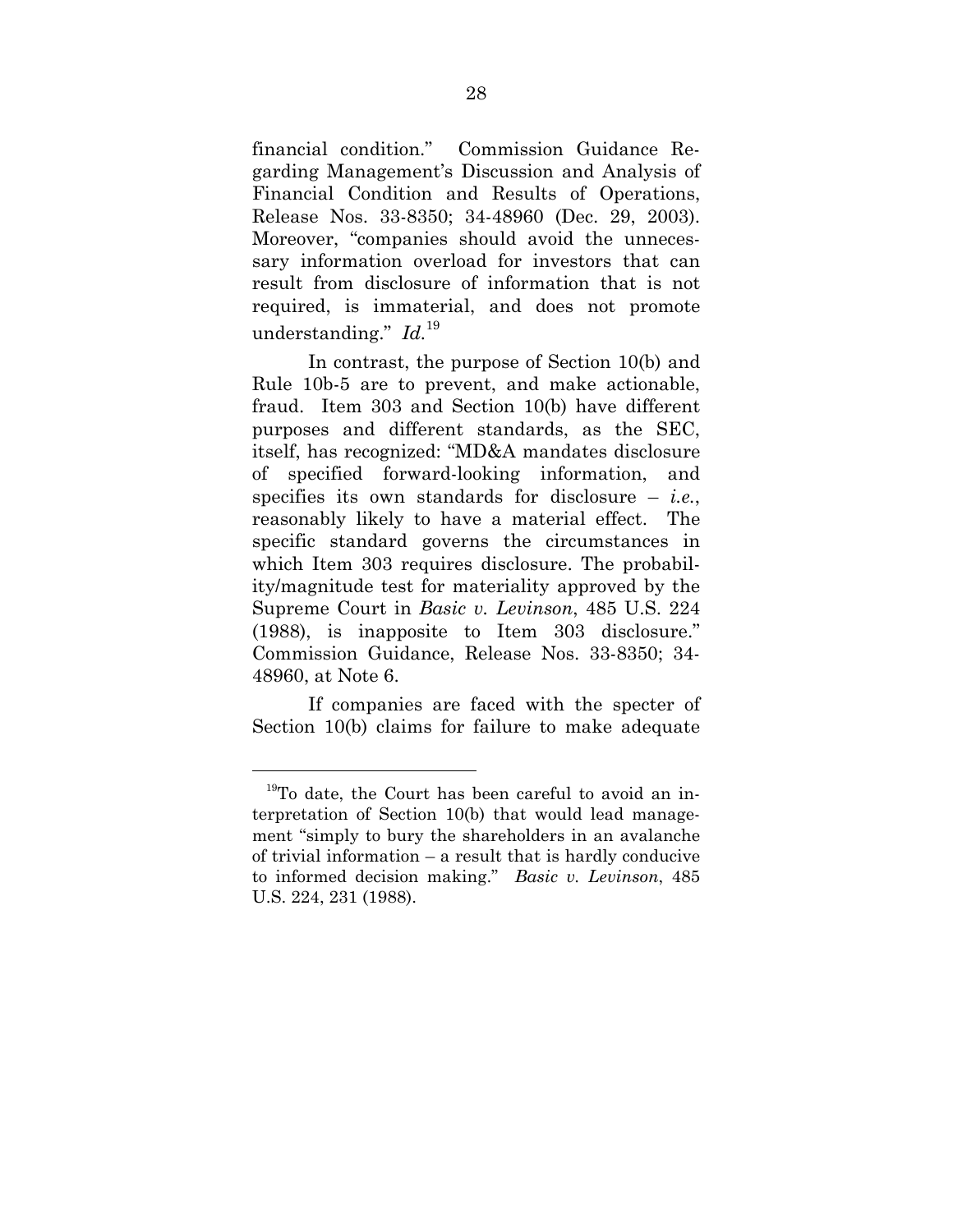Item 303 disclosures, it will lead to a deluge of disclosures being included in the MD&A section and wipe out the purpose and benefits of Item 303. This is particularly true for public companies that operate in regulated markets. For example, pharmaceutical companies that are in discussions with the FDA have, to date, not been required to speak regarding their interactions with the FDA. *See, e.g.*, *In re Sanofi Sec. Litig.*, 87 F. Supp. 3d 510, 541 (S.D.N.Y. 2015) ("courts have rejected claims of material omissions where pharmaceutical companies did not reveal procedural or methodological commentary, or other interim status reports, received from the FDA as to drugs under review.") (citing numerous cases).

Courts have adopted this jurisprudential rule because interim FDA feedback is not material as it "does not express a binding agency decision and is subject to change as the FDA and pharmaceutical companies work together to develop viable clinical trials and approvable licensing applications." *Id.* at 542. Nevertheless, pharmaceutical companies and life sciences companies are one of the groups of companies that are most often sued in securities class actions. *See Securities Class Action Filings—2016 Year in Review*, Cornerstone Research, at 29 (complaints filed against biotechnology, pharmaceutical, and healthcare companies accounted for over 30% of all securities class-action complaints in 2016).

Further, plaintiffs often make the claim that the company failed to disclose information about the product or its interactions with the FDA and attempt to find a statement in the company's public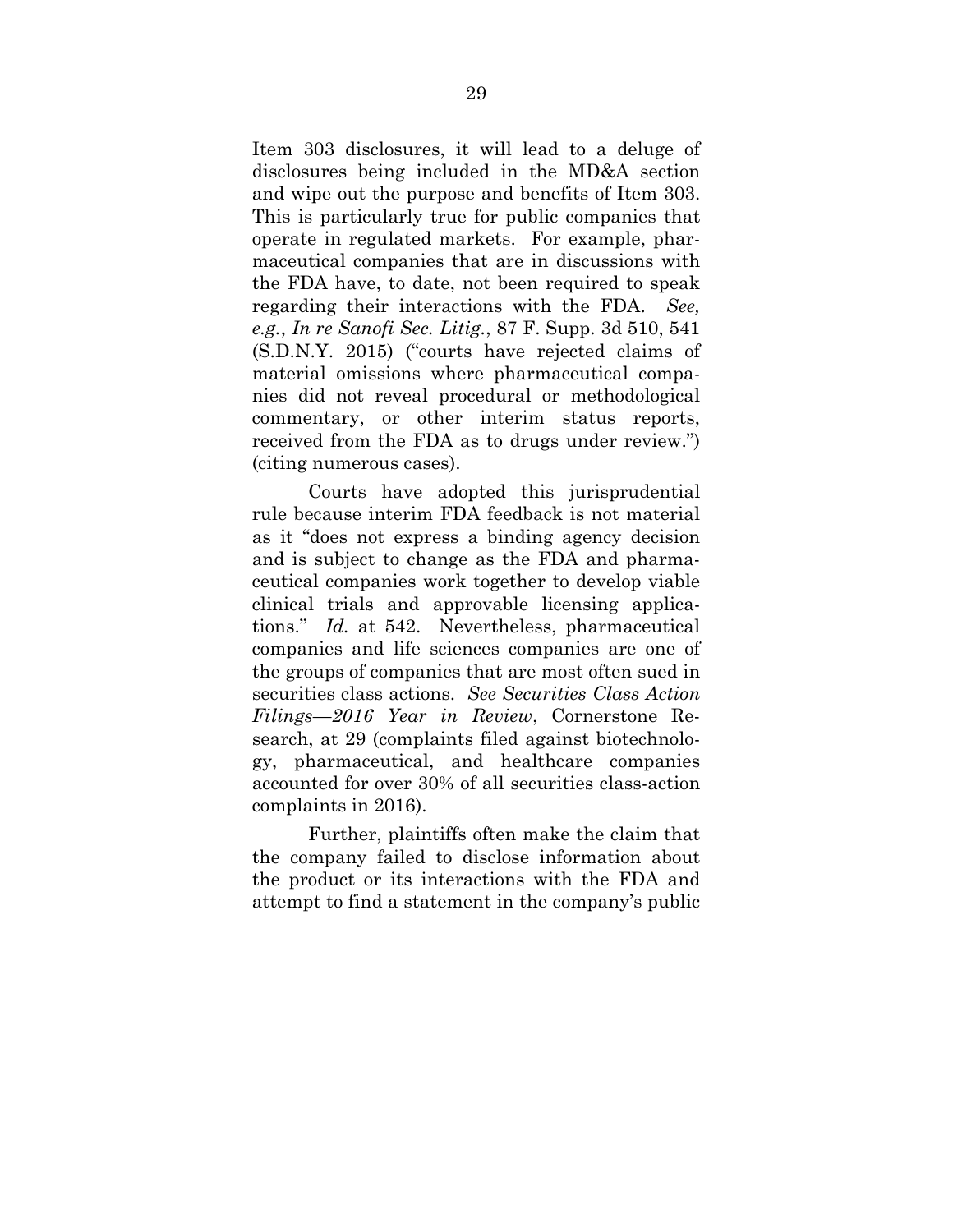filings that plaintiffs can claim was misleading. If the Second Circuit's view of Item 303 is adopted, then virtually any communication or interaction with the FDA could be reformulated into a violation of Item 303. And companies arguably would lose the protection afforded to them under *Matrixx*, *i.e*., that they can control what they disclose by controlling what they say to the market. *See Matrixx Initiatives*, 563 U.S. at 44.

Moreover, adopting a holding that an SEC rule – whether Item 303 or a different rule – creates a duty to disclose for the purposes of finding fraud under Section 10(b) would significantly broaden the scope of Section 10(b) liability. For example, a company could potentially be held liable for fraud for failing to disclose all properties where the company or its subsidiaries have operations pursuant to Item 102 or failing to disclose all market risks (which are inherently uncertain) under Item 304. It could not have been Congress's intent in 1934 that any and all SEC disclosure regulations potentially could serve as the basis for Section 10(b) liability. Otherwise, Congress simply would have used the same "omit[s] to state a material fact required to be stated therein" language found in Section 11 of the earlier Securities Act.

### **B. Adopting The Second Circuit's Holding Would Trigger An Unwarranted Spike In Shareholder Litigation**

There can be little doubt that adopting the Second Circuit's holding will cause a flood of litiga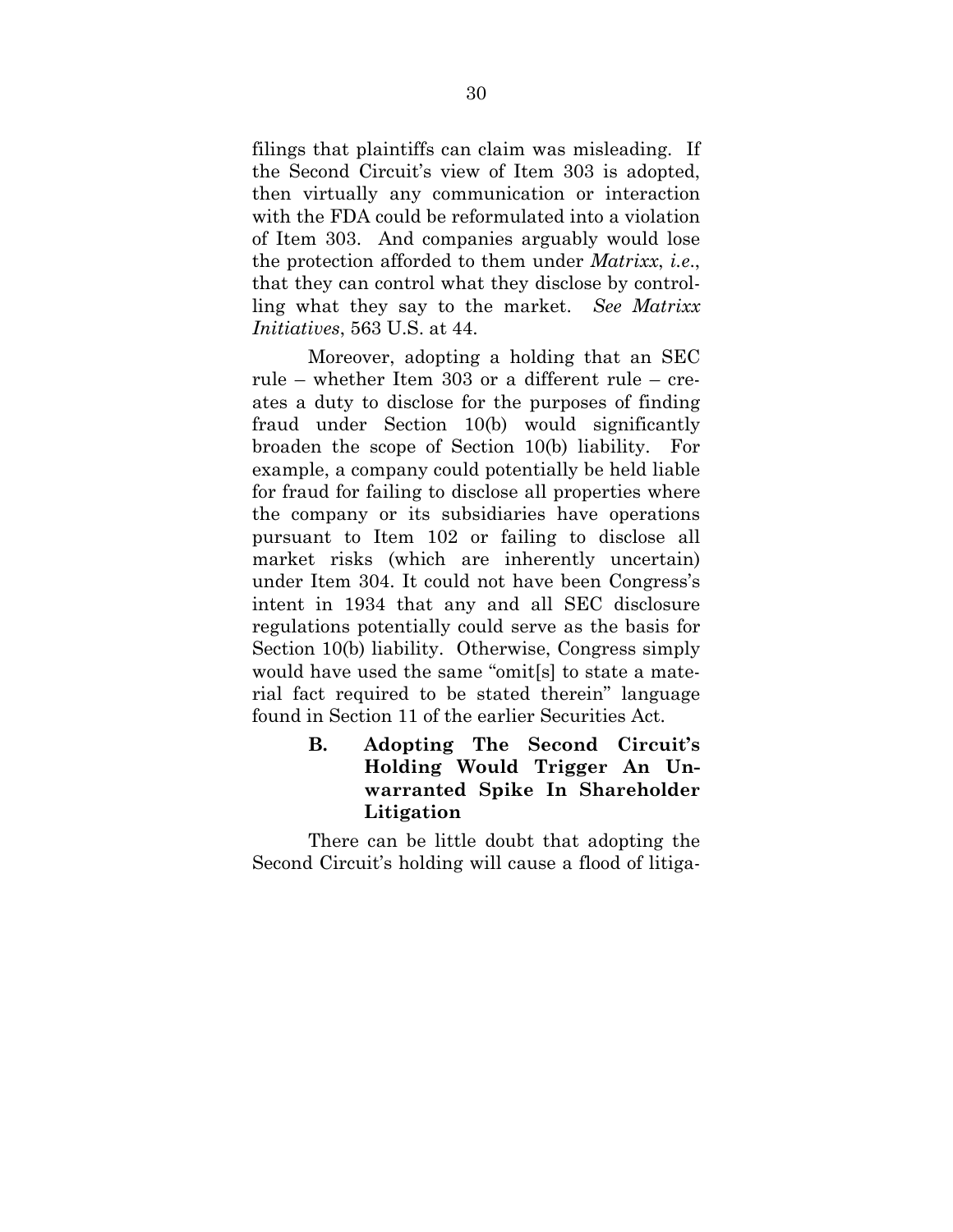tion. $20$  The plaintiffs' bar will seize the opportunity to attack companies' periodic filings for alleged Item 303 deficiencies. Further, they will do so without having to identify any statement that is actually misleading. This would substantially obviate the PSLRA's pleading requirement that the plaintiff identify the statement that is misleading

 $20$ While Respondents may argue that the materiality element of a Section 10(b) claim will continue to be a significant barrier to lawsuits, it is unlikely to affect the filing of securities class-action complaints based on alleged omissions of information required by SEC rules to be disclosed. Courts rarely dismiss claims based on a failure to adequately plead materiality because materiality is "a mixed question of law and fact." *TSC Indus., Inc. v. Northway, Inc.*, 426 U.S. 438, 450 (1976); *see also Ganino v. Citizens Utils. Co.*, 228 F.3d 154, 162 (2d Cir. 2000) ("a complaint may not properly be dismissed ... on the ground that the alleged misstatements or omissions are not material unless they are so obviously unimportant to a reasonable investor that reasonable minds could not differ on the question of their importance."). The plaintiffs' bar simply will argue that any stock-price drop that occurs once the information is disclosed is sufficient evidence of materiality at the motion-to-dismiss stage. *See, e.g.*, *In re Facebook, Inc., IPO Sec. & Derivative Litig*., 986 F. Supp. 2d 487, 520 (S.D.N.Y. 2013) ("The market reaction to the revenue projections also supports the adequacy of the materiality allegations."); *Oran*, 226 F.3d at 282 ("when a stock is traded in an efficient market, the materiality of disclosed information may be measured post hoc by looking to the movement, in the period immediately following disclosure, of the price of the firm's stock.").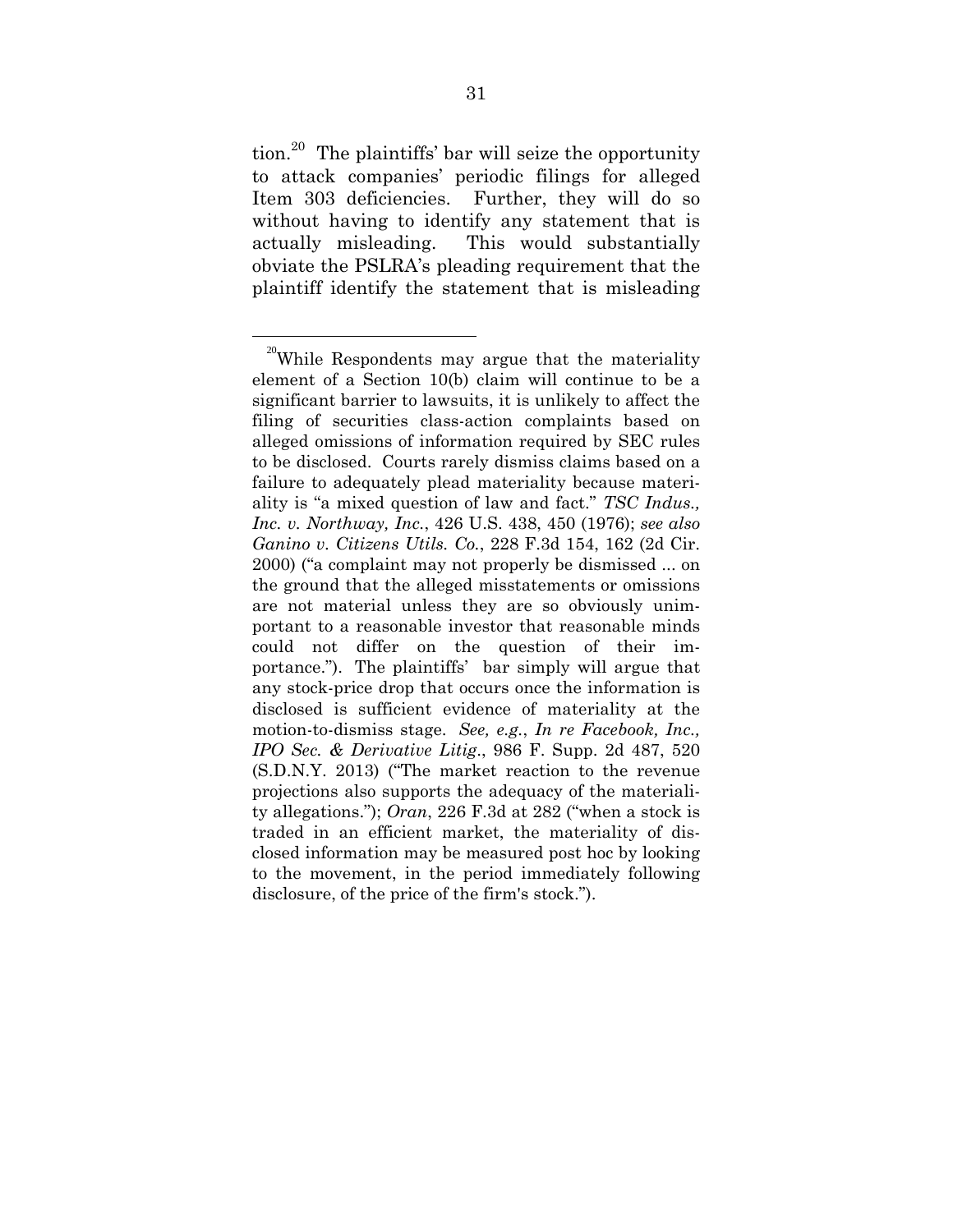and the reasons why the statement was misleading when made.

Adopting the Second Circuit's holding also will offer no additional benefit to shareholders. Item 303 disclosures are already mandatory and enforced by the Securities and Exchange Commission. *See, e.g.*, *In the Matter of Bank of America Corp.*, Release No. 72888 (Aug. 21, 2014); *In the Matter of Southpeak Interactive Corp. and Patrice K. Strachan*, Release No. 64320 (Apr. 21, 2011). Adopting the Second Circuit's theory of liability will not lead to more thoughtful disclosures. Quite the contrary, as addressed above, it will lead to an overabundance of disclosures – burying key information and placing an additional burden on shareholders to sift through disclosure-laden filings.

Moreover, if the Court adopts the Second Circuit's holdings and permits Section 10(b) actions premised on a duty to disclose under Item 303, there will be an increased number of meritless cases surviving motions to dismiss and class certification. To date, securities fraud-by-omission cases have been less frequent than misstatement cases. However, adopting the Second Circuit's holding coupled with the presumption of reliance established in *Affiliated Ute*, 406 U.S. at 153-54 will likely reverse that relative frequency.

*Affiliated Ute* established the presumption that "if there is an omission of a material fact by one with a duty to disclose, the investor to whom the duty was owed need not provide specific proof of reliance." *Stoneridge Inv. Partners, LLC v. Scientific-Atlanta, Inc*., 552 U.S. 148, 159 (2008) (citing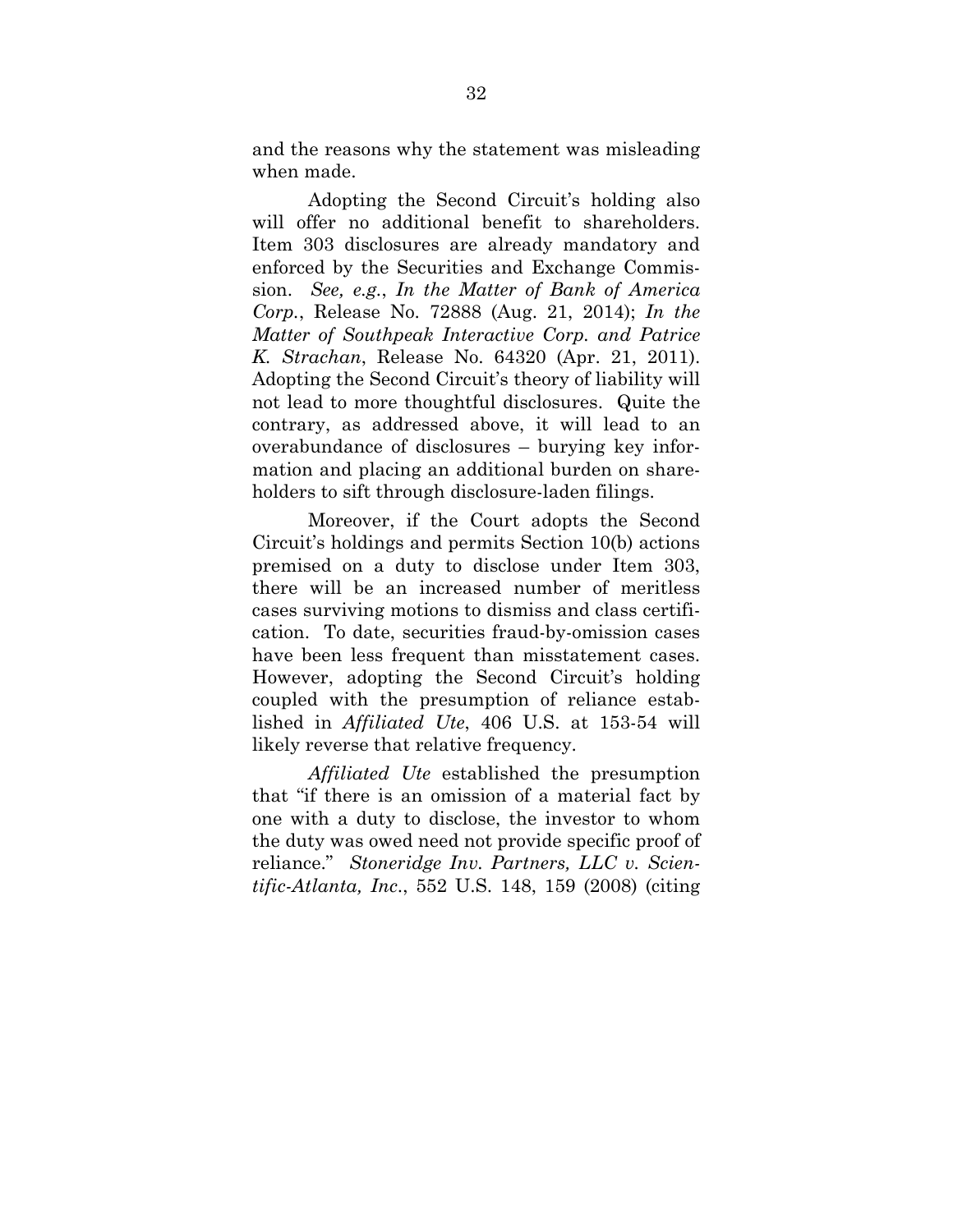*Affiliated Ute Citizens of Utah v. United States*, 406 U.S. 128, 153-54 (1972)). The presumption arises "if there is an omission of a material fact by one with a duty to disclose." *Stoneridge Inv. Partners LLC,* 552 U.S. at 159. "Requiring a plaintiff to show a speculative state of facts, *i.e.*, how he would have acted if omitted material information had been disclosed ... would place an unnecessarily unrealistic evidentiary burden on the Rule 10b-5 plaintiff who has traded on an impersonal market." *Basic*, 485 U.S. at 245.

If the Supreme Court adopts the Second Circuit's theory, there will be an increase in the number of class actions alleging securities fraud by omission in a company's MD&A. These plaintiffs will rely on *Affiliated Ute* at the class-certification stage to establish a rebuttable presumption of reliance (a critical element of a Section 10(b) claim). The impact will be not only *more* securities class actions under Section 10(b), but more cases advancing beyond class certification. This will lead to protracted litigation, burden the courts, and drive up litigation and settlement costs for companies with no net benefit for shareholders and investors.